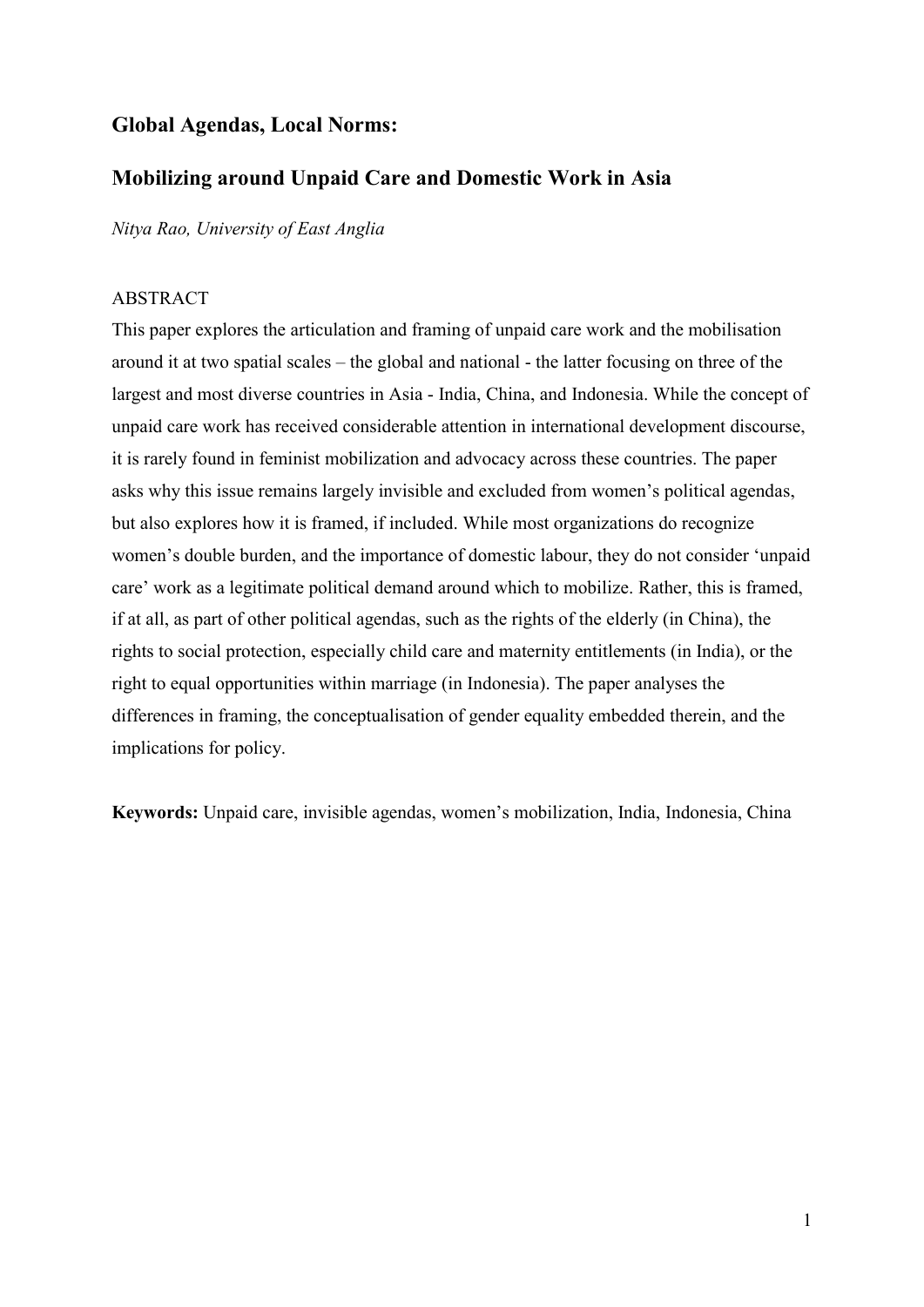#### INTRODUCTION

<u>.</u>

Unpaid care work is now on the global development agenda, with the Sustainable Development Goal (SDG) on gender equality encouraging states to 'recognize and value unpaid care and domestic work through the provision of public services, infrastructure and social protection policies and the promotion of shared responsibility within the household and the family as nationally appropriate' (Goal  $5.4$ )<sup>1</sup>.

While this formulation may not be perfect, and allows nation-states the possibility of opting out, it is the result of a long history of debate, discussion, mobilization and advocacy by feminist academics and activists around issues of domestic work, care work, the care economy, social reproduction and unpaid/unremunerated work, since the early 1970s. Notwithstanding this recent global policy recognition, the issue of unpaid care remains contested and differently articulated across geographical and socio-cultural locations. Multiple strands of thinking persist, from seeing unpaid care work as the major obstacle to women's equal enjoyment of human rights (Sepúlveda, 2013)<sup>2</sup>, a form of 'social investment' that would both facilitate women's labour force contributions, and child wellbeing (Williams, 2010), a legitimate form of work, not linked to women's social roles (Federici, 1975), to a fundamental questioning of the gender order and the organisation of labour within it. These framings reflect different normative constructions of gender equality itself – from the liberal tradition of achieving equality with men through equal opportunities, to the radical tradition of seeking recognition and affirmation of 'difference' from the male norm, to a post-modern vision of transforming established gender norms. At a more practical level, these ideological positions and normative frames have implications for the social construction of values and obligations across time and place, including the relative roles of institutions of the market, the family and the state (Razavi, 2007; Folbre, 1995).

<sup>&</sup>lt;sup>1</sup> <http://www.un.org/sustainabledevelopment/gender-equality/> (accessed on 15 January 2016).

<sup>&</sup>lt;sup>2</sup> The Report of the Special Rapporteur on extreme poverty and human rights stated: 'Women serve as unpaid alternative care providers when public services are not adequately funded, increasing their time burden and limiting their opportunities to engage in paid work, education, training or leisure, while also negatively affecting their enjoyment of rights such as health, education, participation and social security' (Sepúlveda, 2013: 12).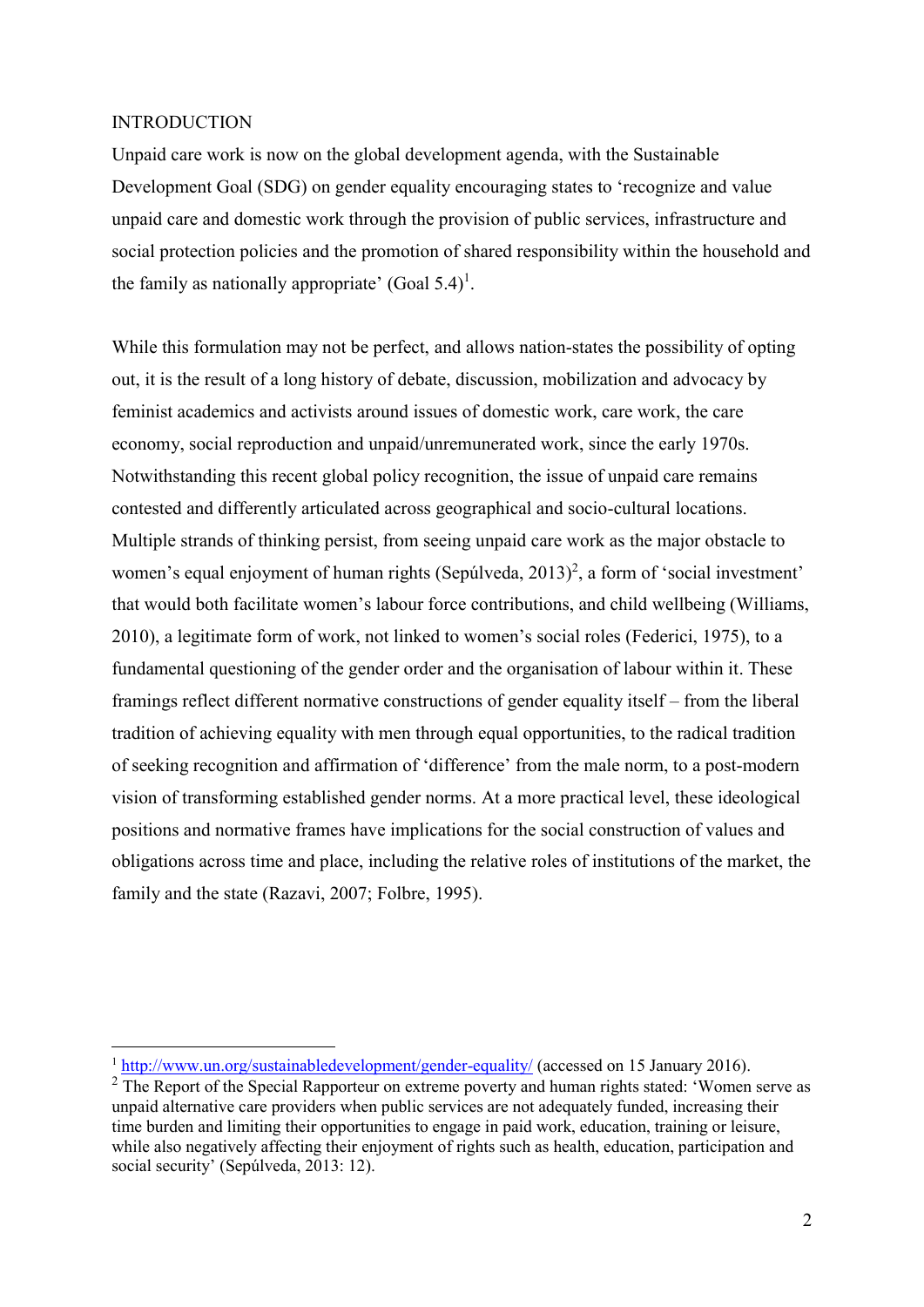This paper, based both on primary research undertaken as part of the UNRISD project 'When and Why do States Respond to Women's Claims? Understanding Gender-Egalitarian Policy Change in Asia',<sup>3</sup> and a review of available literature, including laws, policies and civil society texts, explores the articulation and framing of unpaid care and domestic work and the mobilization around it at two spatial scales – globally, and across three of the largest and most diverse countries in Asia - China, India, and Indonesia. Drawing on a critical frame analysis methodology (Dombos et al. 2012), the paper seeks to compare the diversity of ways in which this issue is problematized, framed and solutions offered, by systematically exploring the nature of actors involved in framing the issue in the policy domain across countries and scales, their ideologies, and visions for action.

Such analysis can help explain why while most women's organizations in the selected Asian countries do recognize women's double burden, they do not consider unpaid care and domestic work in itself as a legitimate political demand around which to mobilize; rather, they prefer to couch their claims within other political agendas, such as the rights of the child/elderly, the right to social protection, or the equitable distribution of roles and responsibilities within marriage. Interestingly, the claims have focused on different institutional arenas in the three countries: state social security provision, in particular, maternity entitlements and the provision of childcare services in India; the regulation of private provisioning of elderly care services (market-based) in China, and the reform of the marriage law which legitimises the unequal distribution of domestic and care labour at the household level in Indonesia. Are these conscious strategies deployed by the actors involved, keeping in mind political opportunities and possibilities, or do such framings dilute the central claim itself? The process of claims making around unpaid care is clearly complex, with intersections and overlaps between the claims of the care givers (i.e., women) and care recipients (i.e. children, elderly, and adult men); responsibilities of different social institutions in ensuring human wellbeing, and strong intra-household gender norms, which see care and domestic work primarily as women's responsibility.

The starting premise of this paper is that the concept of unpaid care and domestic work, as a key element of gender equality, is open to interpretation and contestation by different actors.

<u>.</u>

<sup>&</sup>lt;sup>3</sup> Using a cross-country comparative approach, the research was conducted in partnership with feminist research organizations in China, India, and Indonesia (Chigateri et al., 2016; Eddyono et al., 2016; Du et al., 2016 forthcoming).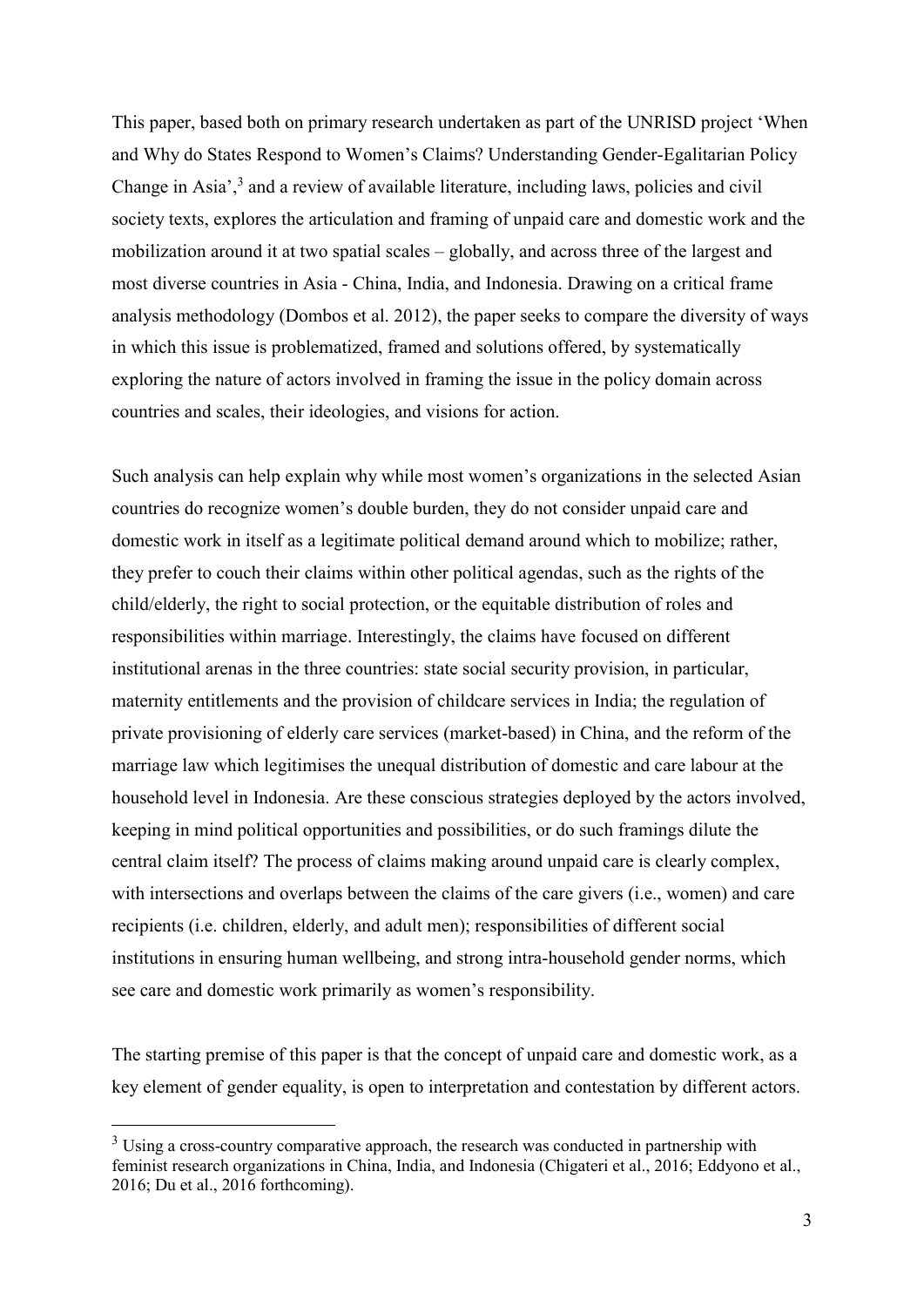Nancy Fraser's (1989) ideas around the 'politics of needs' provide a useful framework for analysing the processes of framing and contesting claims around unpaid care. Her discursive approach to policy and politics, identifies three moments: 'the first is the struggle to establish or deny the political status of a given need… the second is the struggle over the interpretation of the need, the struggle for the power to define it…the third moment is the struggle over the satisfaction of the need, the struggle to secure or withhold provision' (1989: 164). This process of 'establishing' and 'interpreting' a needs-claim as legitimate is crucial for ensuring both the redistribution of goods and services, in a context of limited resources, and the recognition of dignity, respect and personhood. In such a framing of social justice, economic and cultural justice are mutually intertwined and implicated (Fraser, 1997: 15).

This process, however, is not straightforward, as late capitalist societies are highly unequal in terms of access to resources, services, status and power, based on lines of class, gender, race and ethnicity. Fraser's attention to social inequality and power raises a third important issue, alongside redistribution and recognition, that of 'voice' or representation. Representation 'tells us not only who can make claims for redistribution and recognition, but also how such claims are to be mooted and adjudicated' (2009: 17). Through a focus on representation, it is possible to explore the processes of claims making around unpaid care and domestic work to identify whose voices are included/excluded within such processes, and how effectively they channel their claims within the policy space (Lister, 2005, Cornwall, 2003). Indeed, the policy space as the terrain of social interaction among a multitude of policy actors, is itself embedded in power relations, with specific positions being articulated in the process of negotiating diverse interests, legitimizing some as 'authoritative', and important to address through policy interventions (Gaventa, 2006, Bergqvist et al. 2013, Beland, 2005).

Engagement with this process is critical, as not just does it have implications for material entitlements (needs satisfaction in Fraser's terms), but also raises political and theoretical debates on how citizenship is constructed – does it recognise universal rights (irrespective of gender), is it wage-linked (reflecting an implicit preference for men and justifying women's struggles for achieving 'equality' as 'sameness' to men), or is it based on a social construction of 'needs'. This last, according to Fraser (1997: 134), has its ideological underpinnings in notions of 'dependency', which within the contemporary welfare state, are increasingly feminized, racialized, individualized and stigmatised as an undesirable condition and a drain on state resources. A history of structural inequality, relations of domination and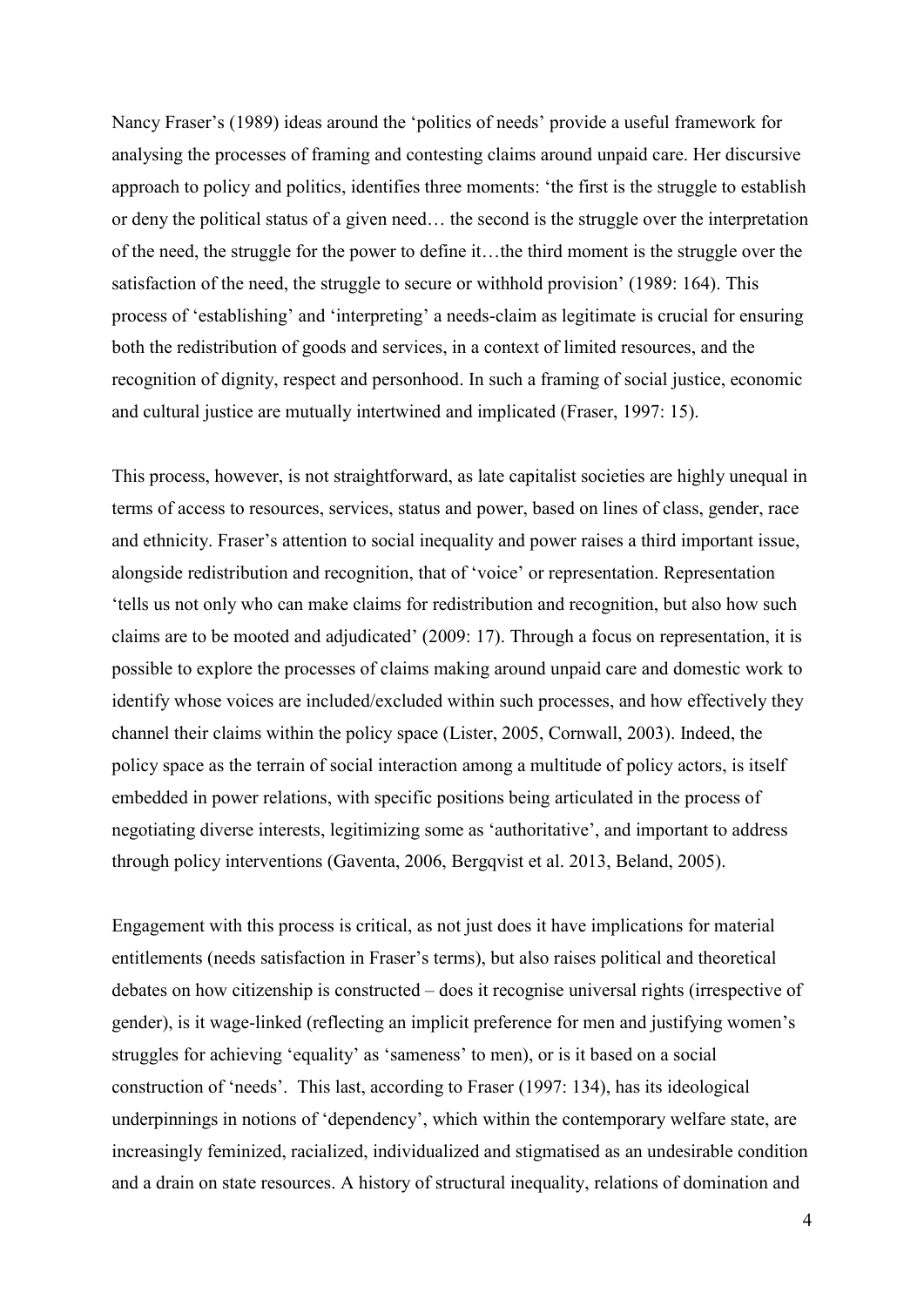subordination, are missing from this needs-based discourse (Eyben, 2012; Rao, 2008: 258). Within social and development policy, those constructed as the 'deserving poor' or 'legitimate dependents' are then the very poor, disabled, children and the elderly. In China, institutional elder care through state welfare has been restricted to the '*three no's*' – people with no children, no income, and no relatives (Feng et al., 2012). They are seen to lack agency, and often treated with a lack of dignity and respect.

In the next section, the conceptual debates on unpaid care work and the claims it has generated in the global policy arena are reviewed. Constructing such an 'issue history' – a systematic review of the policy process, to identify when and how the issue appeared on the political agenda, who contributed to it, how it was framed, and the strategies that were used (Dombos et al., 2012) – is critical for contextualising the debate in the selected case study countries, with their varying geographies, governance systems, economic structures and social relations. The paper concludes with some reflections on mobilizations or their absence in the case of unpaid care and domestic work – its framing as a welfare/needs rather than rights issue, the trade-offs between individual interests and shared values, and the intersecting influences of class and gender.

# CONCEPTUALISING UNPAID CARE: DISCOURSES AND THEIR POLICY TRANSLATION IN THE GLOBAL ARENA

Discussions around unpaid care and domestic work first emerged in the late 1960s-early 1970s in what has been called the 'domestic labour debate'. While domestic labour is central to the reproduction of the labour force (now used in the social investment logic), social reproduction, and indeed human or biological reproduction, its association with women within the sexual division of labour, and its invisibility and naturalization in the private sphere of the home, has led both to the devaluation of unpaid care work as 'work', and the subordination of women, responsible for the performance of this work (Edholm et al., 1978). The 'Wages for Housework Campaign' in Europe in the 1970s demanded wages as compensation for women's unpaid domestic and care work. It sought to ensure women's autonomy not by redistributing work, but emphasising 'difference', and seeking recognition for domestic work as a legitimate economic activity (Federici, 1975).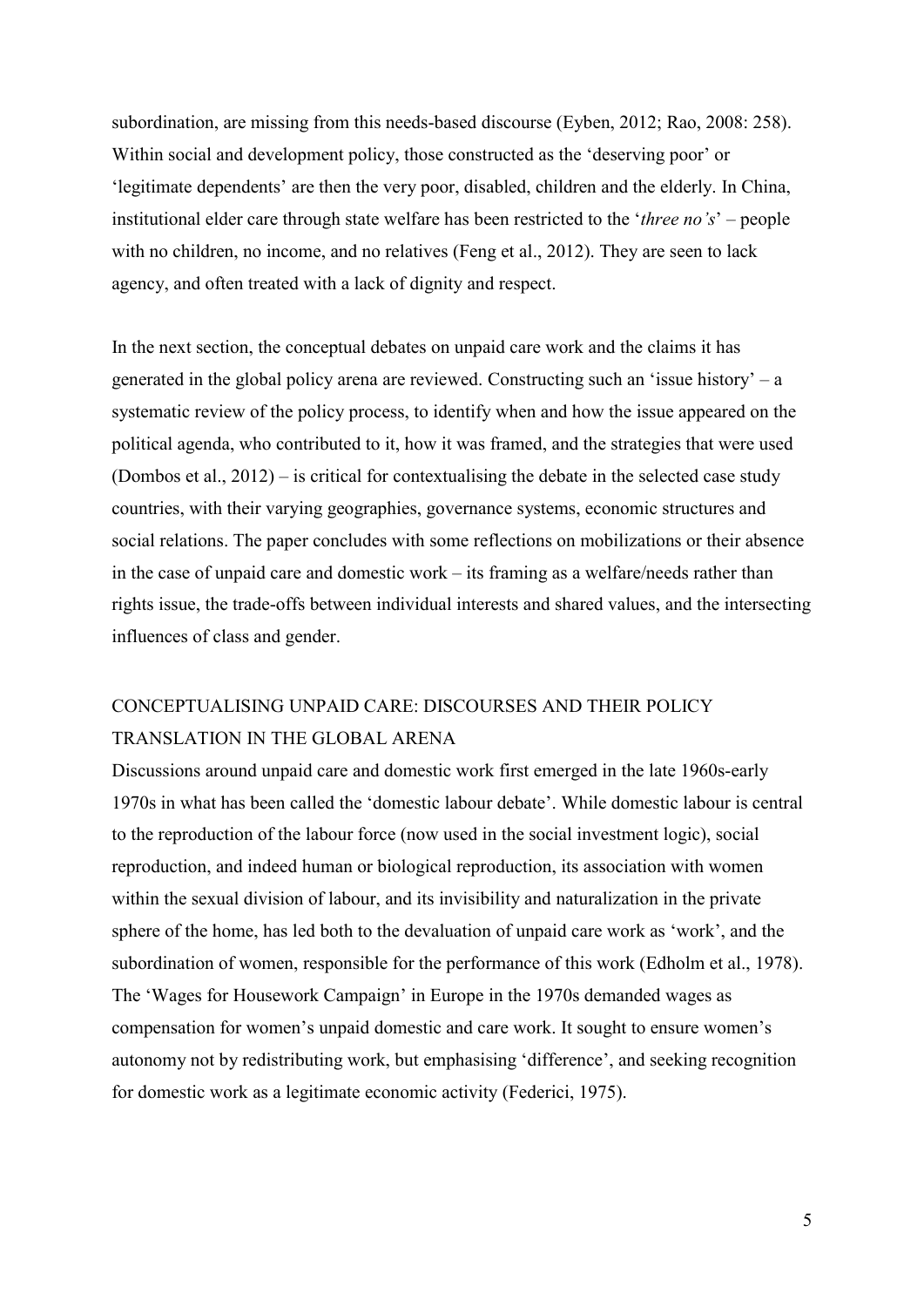While criticized on several counts – that women are seen to constitute a 'class' of people subordinated by capitalism, the neglect of the relational and emotional dimensions of childrearing and elderly care, or indeed its largely materialistic approach to unpaid 'domestic' work (Esquivel, 2013; Gardiner, 1997; Hochschild, 1983; Molyneux, 1979), the domestic labour debate did make important contributions to the present framing of unpaid care work. It questioned the normalization of the sexual division of labour that sees domestic labour as a 'natural' responsibility of women, and pointed to the ways in which it is socially constructed and (de)valued. Measuring, valuing and making visible reproductive and care work performed in the domestic domain within national accounting systems became a priority claim (Benería, 1979). Since the early 1980s, using both large datasets and new empirical research, feminist economists have systematically pointed to the crucial role of domestic work for the 'functioning of the economic system' (Beneria and Sen, 1981), as a 'shockabsorber' in times of economic crisis (Elson, 1991) and more generally, the ways in which women's unpaid work underpins and facilitates engagement with the 'productive' economy, for both the present and future labour force (c.f Dixon-Mueller, 1985, Jain and Chand, 1982, Sen and Sen, 1985).

The first formal global recognition of unpaid care and domestic work came at the fourth International Women's Conference, 1995, in Beijing. Strategic objective H.3 of the Beijing Platform for Action invites countries to: 'Develop a more comprehensive knowledge of all forms of work and employment by : i) Improving data collection on the unremunerated work which is already included in the United Nations System of National Accounts [...]; iii) Developing methods for assessing the value, in quantitative terms, of unremunerated work that is outside national accounts, such as caring for dependents and preparing food…, with a view to recognizing the economic contribution of women and making visible the unequal distribution of remunerated and unremunerated work between women and men'<sup>4</sup> .

The Beijing Declaration led to a push to collect data through time-use surveys and develop alternate modelling frameworks to account fully for women's work (Benería, 2003; Folbre, 2006; Hirway, 2010). Several countries including India and China developed time use surveys in the late 1990s; and efforts were made to quantify unpaid care and domestic work

1

<sup>4</sup> <http://www.unece.org/fileadmin/DAM/stats/gender/web/pdfdocs/conference4.pdf> (accessed on 12 January 2016).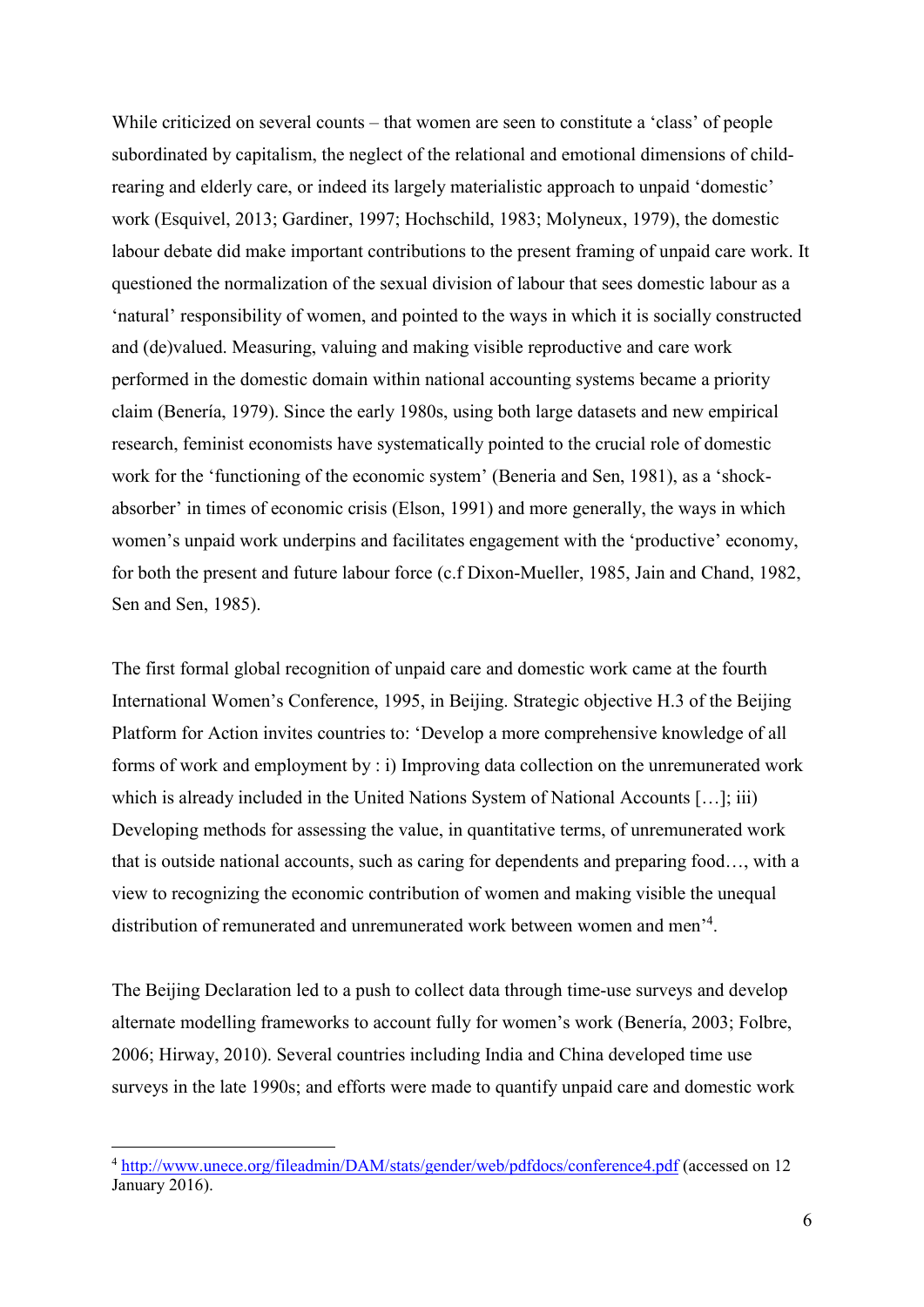in monetary terms<sup>5</sup>. While the underpinning materialist logic ignored the emotional and subjective dimensions of the quality of care, nevertheless, it is the persistent effort to generate evidence in relation to the contribution of women's unpaid work (both time and money) to the GDP and human wellbeing that has led to the recognition of the importance of 'unpaid care work' in global policy agendas today.

Following Beijing, there has been an effort to nuance the debate to go beyond counting the amount of time and labour spent on unpaid care and domestic work, to also take into account the motivation and the meaning of caring labour. Four sets of issues have been put on the table over the past two decades – by feminist economists, but also a wider group of actors including social scientists, those interested in social policy issues, educationists and child rights activists, as well as social movements including grassroots feminist organisations.

The first issue relates to motivation. Nancy Folbre discusses three possible motives for women – altruism, long-run reciprocity, and the fulfilment of obligation or responsibility. There is clearly an emotional and relational dimension to care, it is the 'labour undertaken out of affection or a sense of responsibility for other people, with no expectation of immediate pecuniary rewards' (Folbre, 1995: 75-76). However, caring for others does not necessarily imply the lack of self-interest, but could be mediated by expectations of reciprocity in the long-run. Son preference in India, for instance, has often been attributed to mothers' expectations that their sons will look after them when they are old (Pande and Astone, 2007), though this varies across social and regional contexts. A responsibility or obligation, however, could be more coercive, as it is a socially constructed value, which women may find hard to avoid.

The second issue relates to defining the content of unpaid care work. Clearly, it is more than a set of 'measurable' activities; it requires continuous presence, especially in the case of a young child, and a caring relationship (Swaminathan, 2004). Even the activities can be differentiated into the 'direct' care of persons, a process involving 'personal and emotional engagement' (Folbre, 2006: 187), and housework, often a precondition for the provision of direct care (Razavi, 2007; Esquivel, 2013). Housework or 'indirect care', both time and

1

<sup>5</sup> Dong and An (2015) calculate that unpaid care work accounted for between 25-32 per cent of China's GDP, based on different methods of calculation.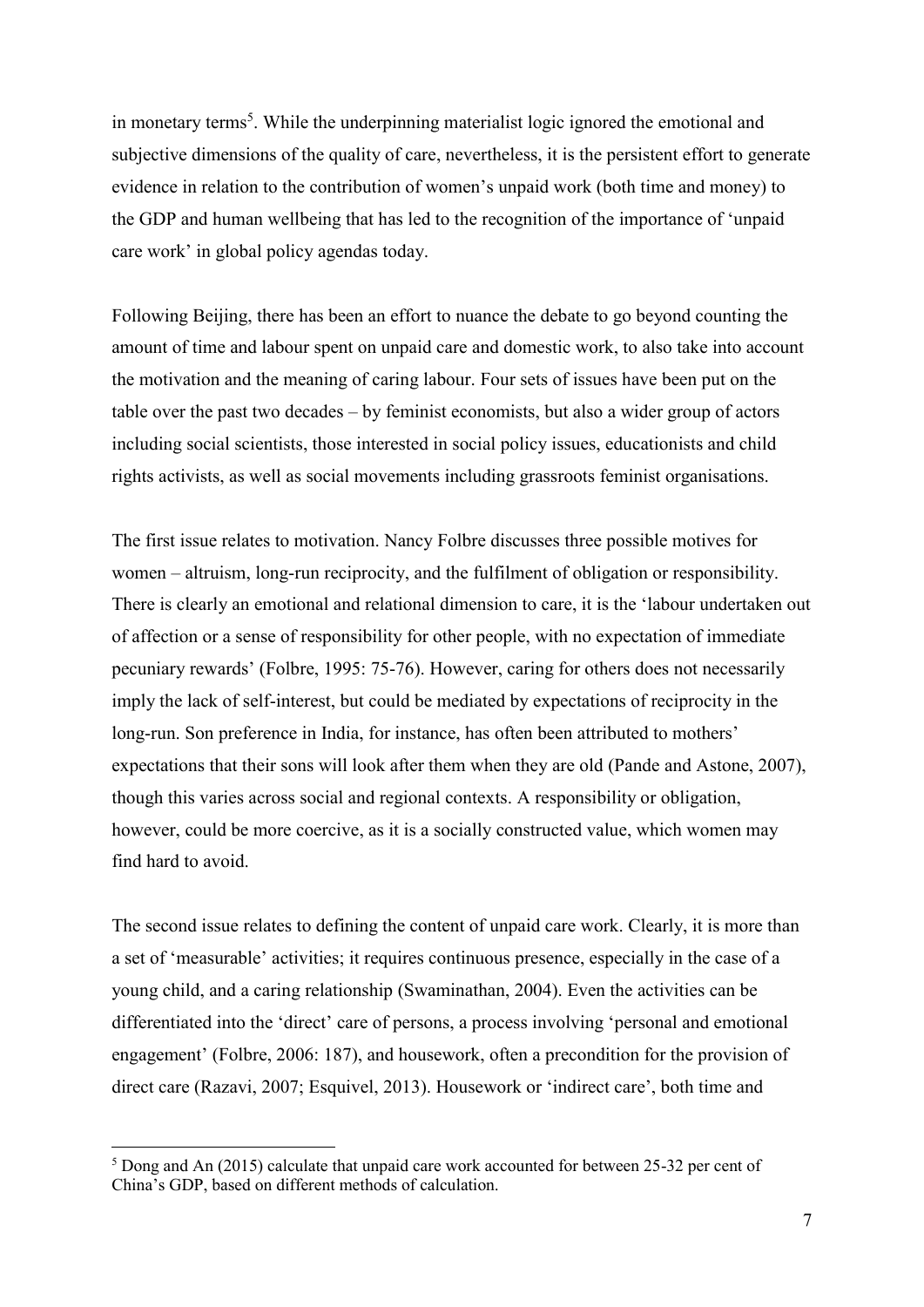labour intensive in the absence of public provisioning, can be more easily transferred to the paid economy, especially by women in middle and upper class households. There is clearly a class and locational dimension to this element of care work, with poor, rural women, likely to face the largest 'care deficits' (Papanek, 1989). It is perhaps the prioritisation of direct care in the international discourse, rather than domestic work and other forms of non-market work including subsistence production, which has marginalized it from the political agendas in the study countries. It is important then to disaggregate the term 'unpaid care', distinguishing between different activities and forms of care, in relation 'to the market, characteristics of the labour process, and types of beneficiaries' (Folbre, 2006: 187).

A third important nuance relates to the costs of providing care, in terms of time, energy, and lost opportunities, and the potential rewards, whether in terms of stronger family ties or higher quality services (Folbre, 1994, 2006). This raises, however, the feminist dilemma – of 'prioritizing equality with men' through market processes, 'revaluing the ways that women are different from men' (Folbre, 1995: 84), or then problematizing the gendered world itself and challenging the male norm (Verloo and Lombardo, 2012). The choice is between reducing, maintaining, or challenging the meaning of women's caring behaviour. It questions how citizenship is constructed for women: is it as workers, commanding equal wages to men in the markets, or is it as wives and mothers, with states providing support to women within the mainstream male breadwinner – female home-maker model (Williams, 2010)? In some ways, this is also a debate between 'social investment' to enable women's participation in labour markets, welfare/needs-based entitlements, and 'social justice' that pays attention to notions of interdependence in human relationships, wellbeing, and work/care balance (Ibid.; Fraser, 1997). What emerges from this discussion of costs and rewards is that women's claims for recognition of unpaid care and domestic work and support in its provision are intimately linked to their struggles against the cultural and social devaluation of such work. These claims are distinct from the more functional demands for economic justice or redistribution, emerging from their inability to engage with labour markets on equal terms due to the burdens of unpaid care.

The fourth issue is a practical one – Who provides the care, where does care take place, and who pays for that care? Can the responsibility for providing care be shared and distributed across different social institutions – families, communities, markets and the State? As Razavi (2010: 2) argues, these social institutions, constituting the 'care diamond', 'interact in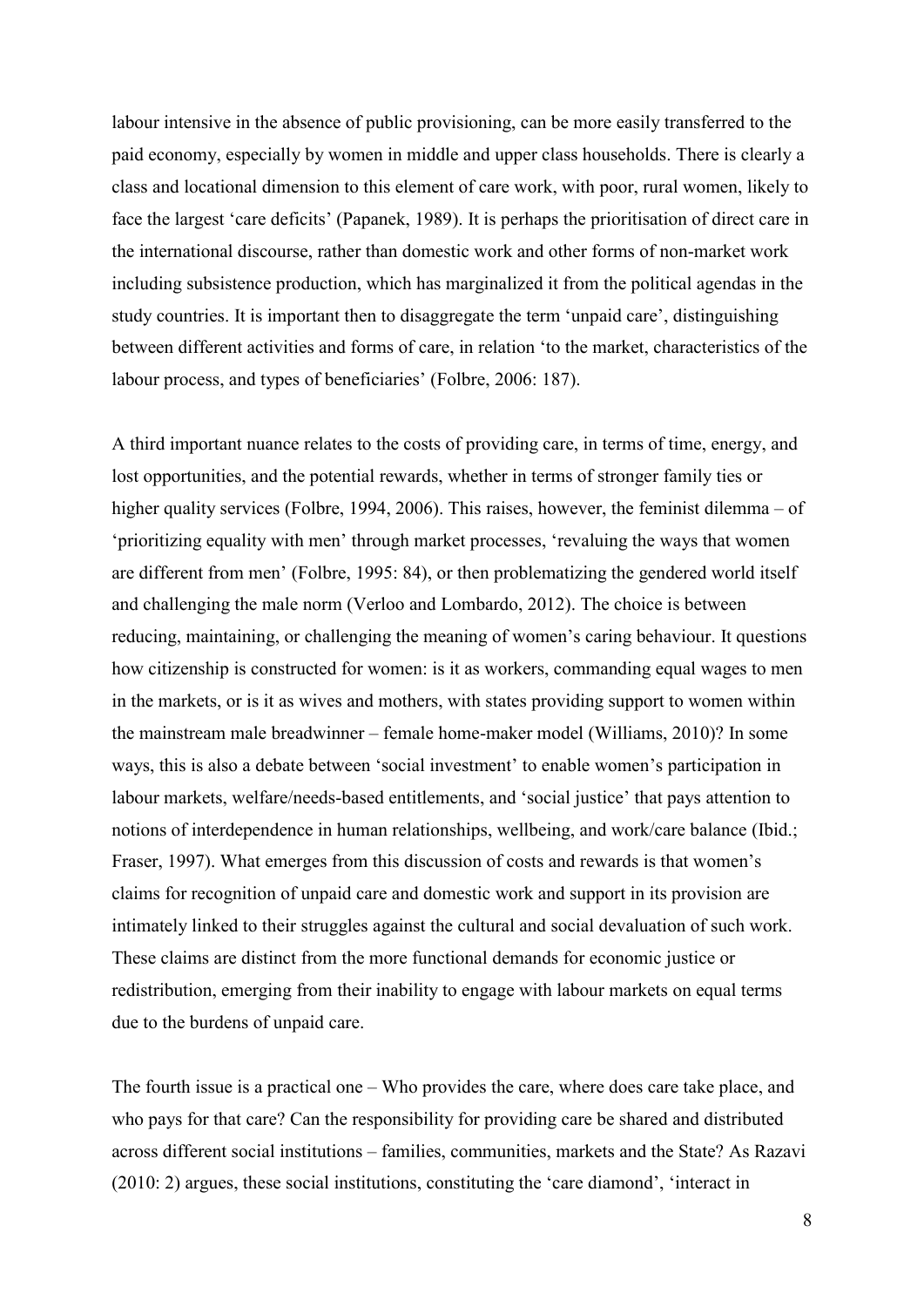complex ways, and the boundaries between them are neither clear-cut not static'. The state is central to the care diamond and influences how care is organized among the other three institutions: it has the regulatory potential to restructure the provision of care, rebalancing the unequal burden of unpaid work that falls disproportionately on women, particularly poor women (ibid.). The state, however, is not a unified entity, and its influence varies across different systems of governance, as illustrated in the next section.

Parallel to these discussions seeking to nuance the debate around the meanings of unpaid care in different political and social contexts, and to some extent working out the details in terms of responsibility, activity, target group, motivation, budget required – all central for effective policy action - the advocacy around measuring and valuing women's unpaid work, as stated in the Beijing Platform for Action, continued apace. With a focus on alleviating women's work burdens and improving wellbeing, the '3Rs' framework, namely, the call to 'reduce, recognize and redistribute' the burden of unpaid care work, almost exclusively on women, was proposed (Elson, 2008). The 53<sup>rd</sup> Commission on the Status of Women (CSW), 2009, made the equal sharing of responsibilities, including care-giving, between women and men, its priority theme.

Though limited, this success was celebrated as acknowledging some headway in recognising women's contributions to unpaid care globally. The final CSW document resulted from negotiations between several actors - feminist economists and academics had prepared the ground for the 3Rs framework through research and evidence building from the early 1980s; religious groups supported a more equitable sharing and redistribution of unpaid care work between men and women within households as a way to preserve the centrality of the family (Bedford, 2010). The role of the state in providing care services was introduced, though with qualifications, applying for instance in contexts with high prevalence of HIV/AIDS, or the 'three no's' as in the case of China mentioned earlier, those seen as 'legitimate' dependents. Women's organizations accepted this compromise, reflected again in the recent SDG 5.4, despite their preference for a move beyond households to the public provisioning of care (Esquivel, 2008). Reduction, however, continues to be largely linked to class position, and the ability to buy goods and services in the market, at least in low income countries where public infrastructure and services are not well developed, or have declined, as in the case study countries discussed next.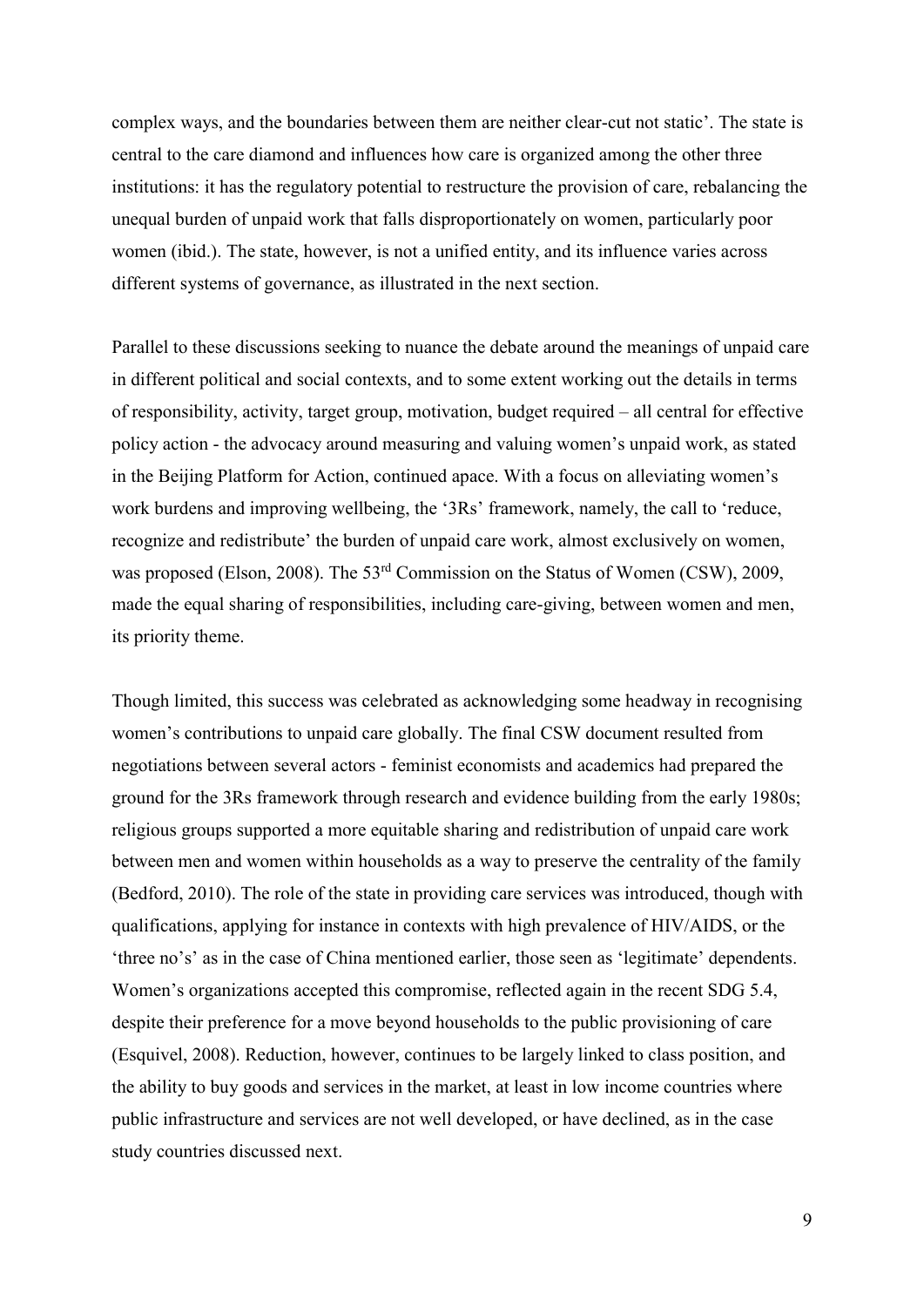#### CONTEXTUAL CHANGES AND THEIR IMPLICATIONS FOR CARE PROVISIONING

While there has been much progress in the global discourse and policy agenda on unpaid care work, this seems to be very patchy and uneven, at both the discursive and policy levels, across the countries studied. While women's work burdens and drudgery are not invisible any more, they continue to be taken for granted in policy, be it through the notion of 'filial piety' in China (Cook and Dong, 2011), 'gendered familialism' in India (Palriwala and Neetha, 2011), and the normalization of the sexual division of labour legally through the Marriage Law in Indonesia (Eddyono et al., 2016).

The Indian care regime, according to Palriwala and Neetha (2011: 1049), is 'fuzzy and rests on a series of contradictions'. Women are concentrated in low-paid, home-based, piece-rated work (Neetha, 2010; Rao, 2014), and while contributing to household survival and economic growth, this has both enhanced socio-economic inequalities and strengthened the male breadwinner model. Women from poor, landless households end up with double work burdens, those with some resources, focus on activities around the house including care of livestock and kitchen gardens, and only those with very young children engage exclusively in domestic and care work (Sen and Sen, 1985). Secondly, social policies in India largely constitute a residual welfare regime, targeted at 'deserving' social groups (Palriwala and Neetha, 2011), the 'legitimate' dependents, in Fraser's terms. Being discretionary and nonuniversal, they end up excluding large numbers of people, especially poor women.

The impacts of such omissions and exclusions are visible in the worsening nutritional and health status of women and children belonging to 'low-status' social groups in India (IIPS and MI, 2007). The 86<sup>th</sup> Constitutional Amendment, 2002, guaranteed the Right to Education, but only to children from six-fourteen years of age, leaving the care of the young child to the family. While the better off have shifted to private provisioning, in the case of the poor, especially in villages, given the non-existence of public crèches and day-care for children, large care deficits are visible (Neetha and Palriwala, 2008). Despite a rhetoric of women's empowerment, the assumption that families, and women within them, will continue to provide care remains strongly embedded in the policy domain – women who don't are the exception rather than the norm (Palriwala and Neetha, 2011).

China's rapid transition from a centrally planned to a market economy over the past three decades has been marked by the state's withdrawal from the responsibility for social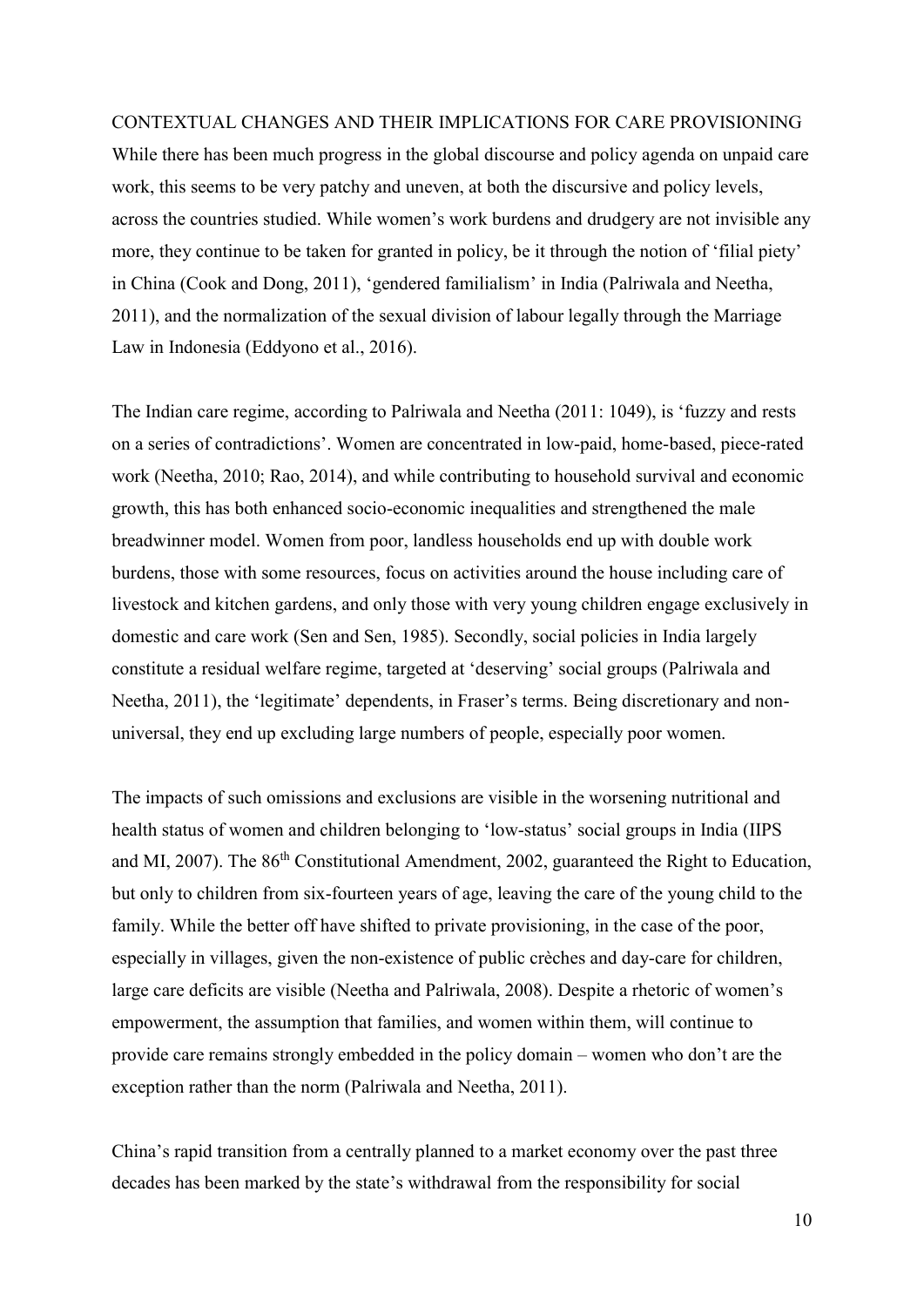reproduction and care. Following Engels' (1972), the Chinese State had viewed women's emancipation as contingent on their full participation in the labour force, alongside a socialisation of domestic labour (Croll, 1983). Although the provision of unpaid care, both for children and the elderly, remained primarily women's responsibility, equal entitlements as men to a range of services and benefits, including maternity leave, child care, health care and pensions, meant that physical drudgery and emotional stress were alleviated, and market 'penalties' for women's care-giving roles minimized (Cook and Dong, 2011: 948-9). Postreform, state and employer support for care provision in the form of subsidized child care or paid maternity leave has declined (Zhan, 2002). In rural areas, the closure of collective farms has made women engage with informal or precarious forms of employment (Maurer-Fazio et al., 2011), or migrate to urban areas and export zones, leaving behind both elderly parents and young children (Zhou et al., 2014). The erosion of social services and the privatization of care services have coincided with a re-emergence of traditional patriarchal values and norms, notions of filial piety within a patrilineal family system, enhancing social pressures on women to deal with care responsibilities as unpaid workers, in addition to paid employment (Entwisle and Henderson, 2000; Cook and Dong, 2011; Maurer-Fazio et al., 2011).

In Indonesia, cultural and religious differences, alongside rural-urban disparities, shape the nature of unpaid domestic and care work (Zuryani and Leahy, 2006). In urban areas, nuclear households, especially amongst the middle and upper classes, rely less on unpaid care contributions from relatives and neighbours, and tend to employ domestic and care workers and/or use public and private facilities, especially for child care (Eddyono et al., 2016). Public care facilities are, however, more or less restricted to government ministries in the major cities, and even these are not adequate in number or quality. In the rural areas, the pressure for earning has increased on women as a result of the economic crisis of 1997-99, pushing many of them into low paid, informal sector work, often making them migrate to urban areas or overseas, as in the case of China<sup>6</sup>. Out of necessity, care responsibilities are being shared by other family members - men, but also grandparents, and in some high outmigration areas, community initiatives are being explored.

1

<sup>6</sup> Frankenberg et al. (1999 cited in Elson, 2002) found that the percentage of the labour force employed in paid work in 1997 and 1998 increased by 1 per cent for women (against a decrease of 1 per cent for men). If unpaid work is included, the rate increased by 7 per cent for women (against 1.3 per cent for men).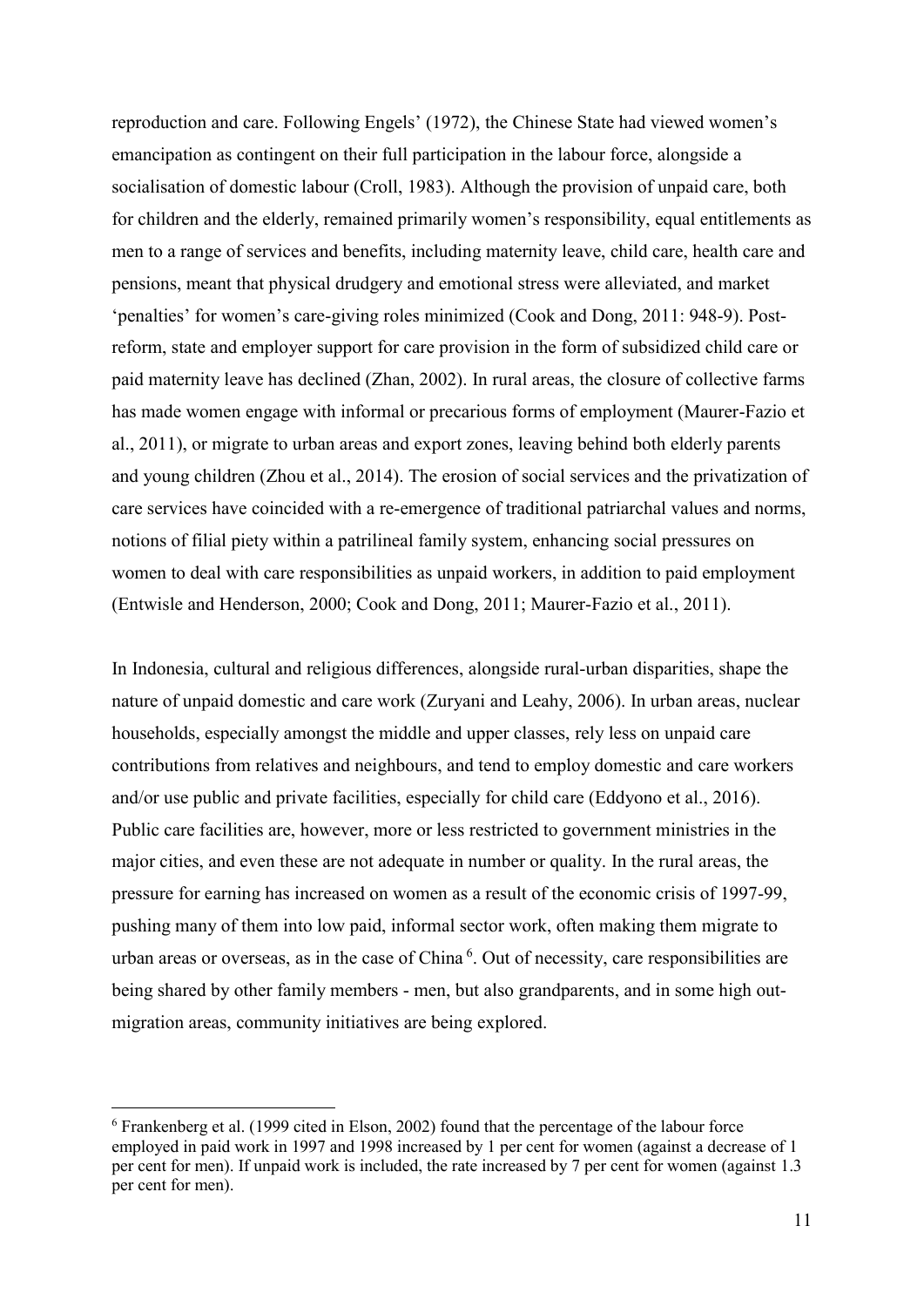In all the three countries, rather than playing a central and regulatory role, the state as a care provider has either withdrawn or remained insignificant. While a holistic concept of unpaid care and domestic work as in the global discourse has largely been missing from policy debates (Palriwala and Neetha, 2011; Cook and Dong, 2011; Eddyono et al., 2016; Nesbitt-Ahmed et al., 2015), mobilizations on particular dimensions are visible. Specific examples are discussed next.

# MOBILIZATIONS ON THE GROUND: DISCOURSES, ACTORS AND THEIR STRATEGIES

#### **Social Security and Care: the case of India**

Historically, in India, state policy has dealt with unpaid care through piecemeal legislation and policies around maternity entitlements and the provisioning of child care services. Given that a large majority of women are engaged in informal employment, the major modalities for provision include the Integrated Child Development Services (ICDS) aimed at children under six years of age, and two conditional cash transfer programmes targeted at improving maternal survival through institutional deliveries (Janani Suraksha Yojana (JSY), 2005) and compensating women for the loss of wages (Indira Gandhi Matritva Sahayog Yojana (IGMSY), 2010) (Chigateri et al., 2016). While ICDS has been successful in its campaigns for immunisation and nutrition supplementation, it has failed to provide care and educational services for the young child in most parts of the country.

Even these limited gains, however, are a result of women's mobilization over at least three decades. With inputs from both feminist academics/economists and grassroots women, in 1988, Shramshakti, the report of the National Commission on Self Employed Women and Women in the Informal Sector, included a key recommendation on recognizing the right of working women to childcare (GoI, 1988). The following year, the Forum for Crèches and Childcare Services (FORCES), a national network of women's organizations, trade unions, NGOs, academics, lawyers, doctors, and individuals concerned with issues of childcare confronting women working in the unorganized sector, was formed. Several member organizations have been involved both in advocacy and the provision of childcare (Chigateri, 2013), and while providing innovative models, they cannot satisfy the huge demand in the absence of state provisioning (Palriwala and Neetha, 2011).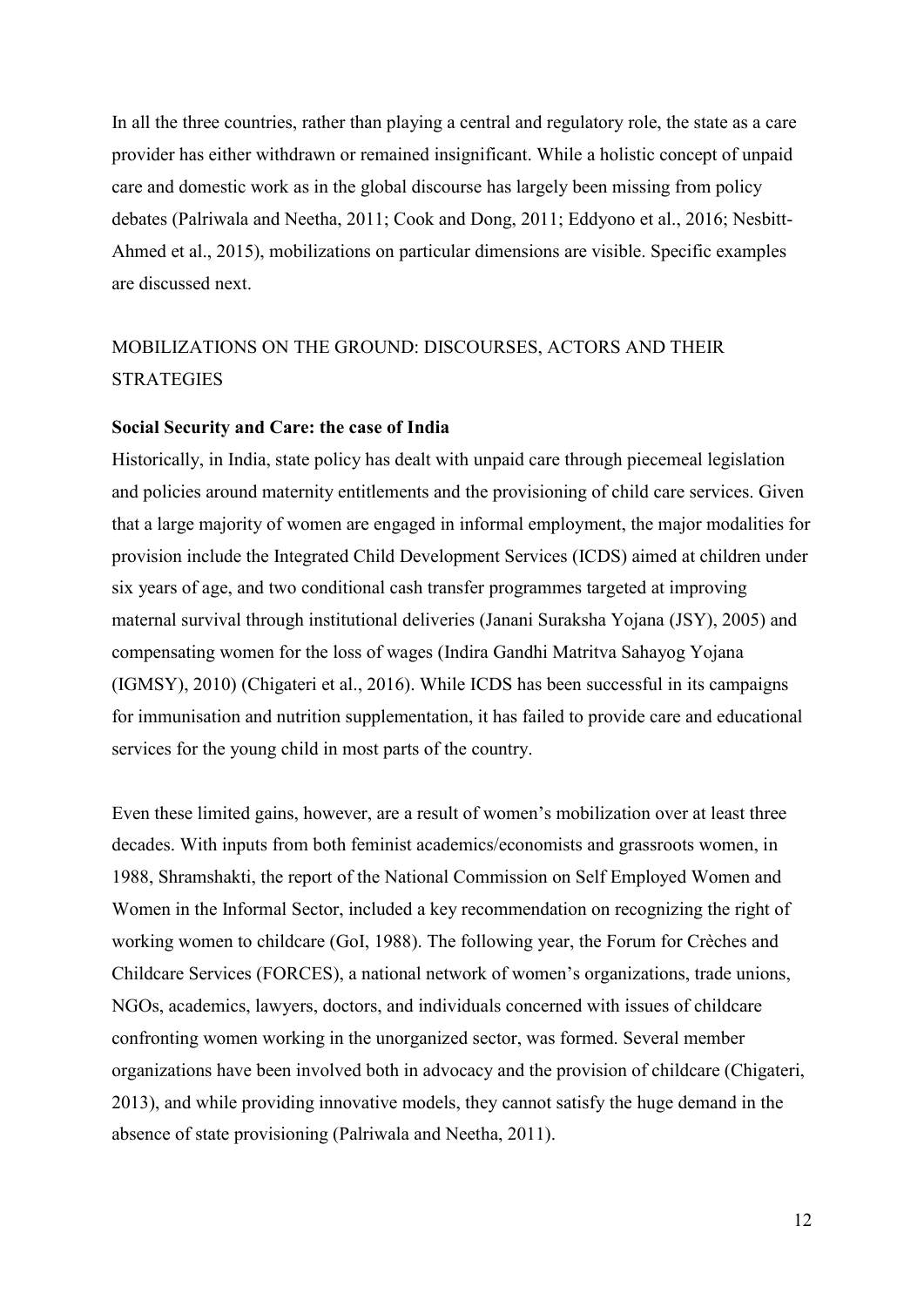The Indian time use survey (TUS), conducted post-Beijing, covering almost 20,000 households in six states in 1998-1999 (CSO, 2000; Neetha and Palriwala, 2008), confirmed the skewed sexual division of labour in both rural and urban areas, with unpaid care and domestic work primarily falling in women's domain; and poor households experiencing a severe care deficit. This enhanced the demand, according to one activist, 'to alleviate the burden of unpaid care' through a focus on maternity entitlements, that would enable the mothers of infants to exit paid work, at least temporarily, and provision of crèches in legally mandated worksites as those set up under the National Rural Employment Guarantee Act (NREGA). These demands got a fillip with the publication of the report of the National Commission on Enterprises in the Unorganized Sector, 2007, which demonstrated that 92 per cent of all workers and 96 per cent of women workers were involved in the unorganized sector (NCEUS, 2007).

While building on the earlier campaigns and work of FORCES, the mobilization now broadened to additionally include informal sector workers' organizations, women's groups, human rights and development organizations, as well as Dalit and Adivasi organizations (Chigateri et al., 2016). Demanding a legal framework, a consortium of thirty organizations from across the country came together to critically analyse and fine-tune the provisions of a draft bill on social security of workers in the unorganized sector developed by the Indian National Law Commission. Recognizing the interconnected nature of employment and social security, irrespective of the type of work (paid/unpaid, formal/informal) (Swaminathan, 2000), they initiated the campaign 'Social Security Now' with the purpose of pressurising the government to approve a comprehensive social security law (SSN, 2006). Their final declaration specifically stated: 'All women workers, paid and unpaid, need additional protective cover in the law for equal wages and service conditions, mechanisms for the prevention and redressal of sexual harassment, maternity benefits with leave, widow pension and legal aid. All women should be entitled to social security benefits as independent workers and not as dependents of male earning members' (Ibid: 3). In fact, one activist noted that 'it is because unpaid care work is categorised as reproductive and not productive that the battle is lost even before it is begun'.

A national working group was set up to coordinate the campaign, and by 2008, the campaign had articulated a universal vision of social security, irrespective of gender, caste, religion; but also one that was not linked to worker contributions. They recognized unpaid care and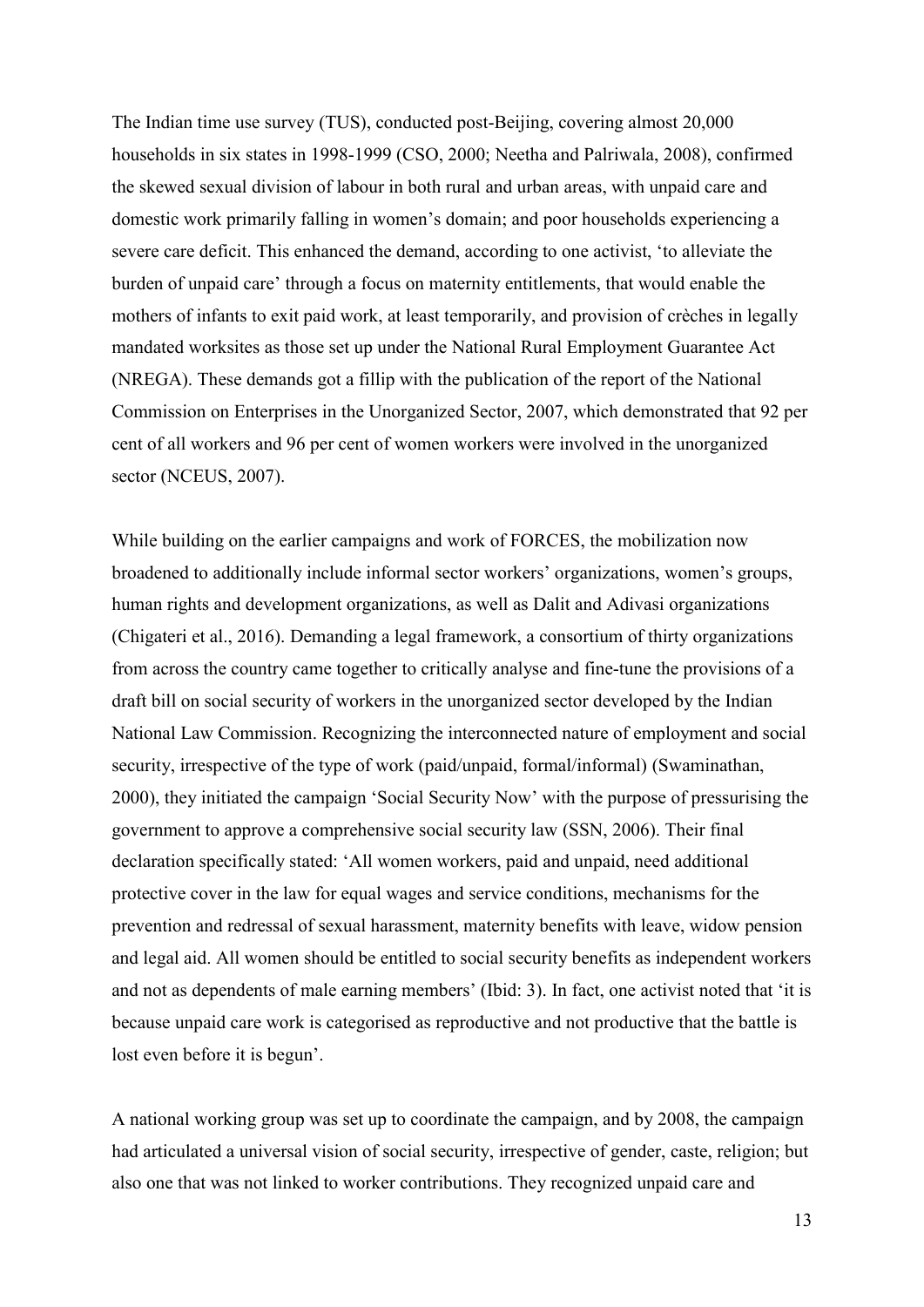domestic work as work that is entitled to social security from the state, dismantled the idea of women as dependents, and demanded maternity benefits as a right of women workers, and not just a requirement for ensuring children's wellbeing. The government passed the Unorganized Workers' Social Security Act in 2008 and established a National Social Security Board to regulate social security schemes including disability allowance, health and maternity benefits, and pensions, in 2009. The Act, however, excluded unpaid work from its purview. This was a disappointing outcome and the campaign soon lost steam.

Nevertheless, some claims relating to unpaid care work, such as demands for maternity entitlements as well as crèches/child care services, had been placed on the policy agenda. They were picked up by other mobilizations, such as the Right to Food campaign and the Alliance for Right to Early Childhood Care and Development (ECCD). The National Food Security Act, 2013 (NFSA) reiterated the provision of universal maternity entitlements, acknowledging its importance for improving both maternal and child nutrition and wellbeing. Yet, rather than linking the maternity benefit to the minimum wage applicable in particular states, 'to make it more equitable with what women in the organized sector receive as maternity benefits' (Swaminathan and Prasad, 2010: 23), the NFSA provides a standard amount of Rs 1,000 per month for six months. The demand for six months of compensation at minimum wage has been repeated by the Alliance, in its response to the draft of the National Maternity Benefit Act proposed by the Ministry of Labour. The amount offered under the present dispensation is not to be scoffed at, yet it demonstrates the ideology of 'gendered familialism' (Palriwala and Neetha, 2011), where not just is 'care' women's responsibility, but she is also only considered a secondary earner or 'household helper' (Rao, 2012).

While most of the women's groups and feminist activists interviewed in India as part of this research recognized the lack of mobilization on unpaid care work, they explained it in different ways. While some felt mobilizing on this issue was difficult as the 'gendered division of labour is deeply internalized and strikes at the heart of familial relationships', others analysed it in terms of the 'moral reluctance to monetize intimate relationships'. While trying to accommodate women's double burdens in their everyday practice by being sensitive to the times at which women were available, and accommodating children during rallies and demonstrations (Chigateri et al., 2016), they have yet been unable to articulate a strong political statement on unpaid care and domestic work which challenges the social organisation of labour that maintains and reproduces gender inequality.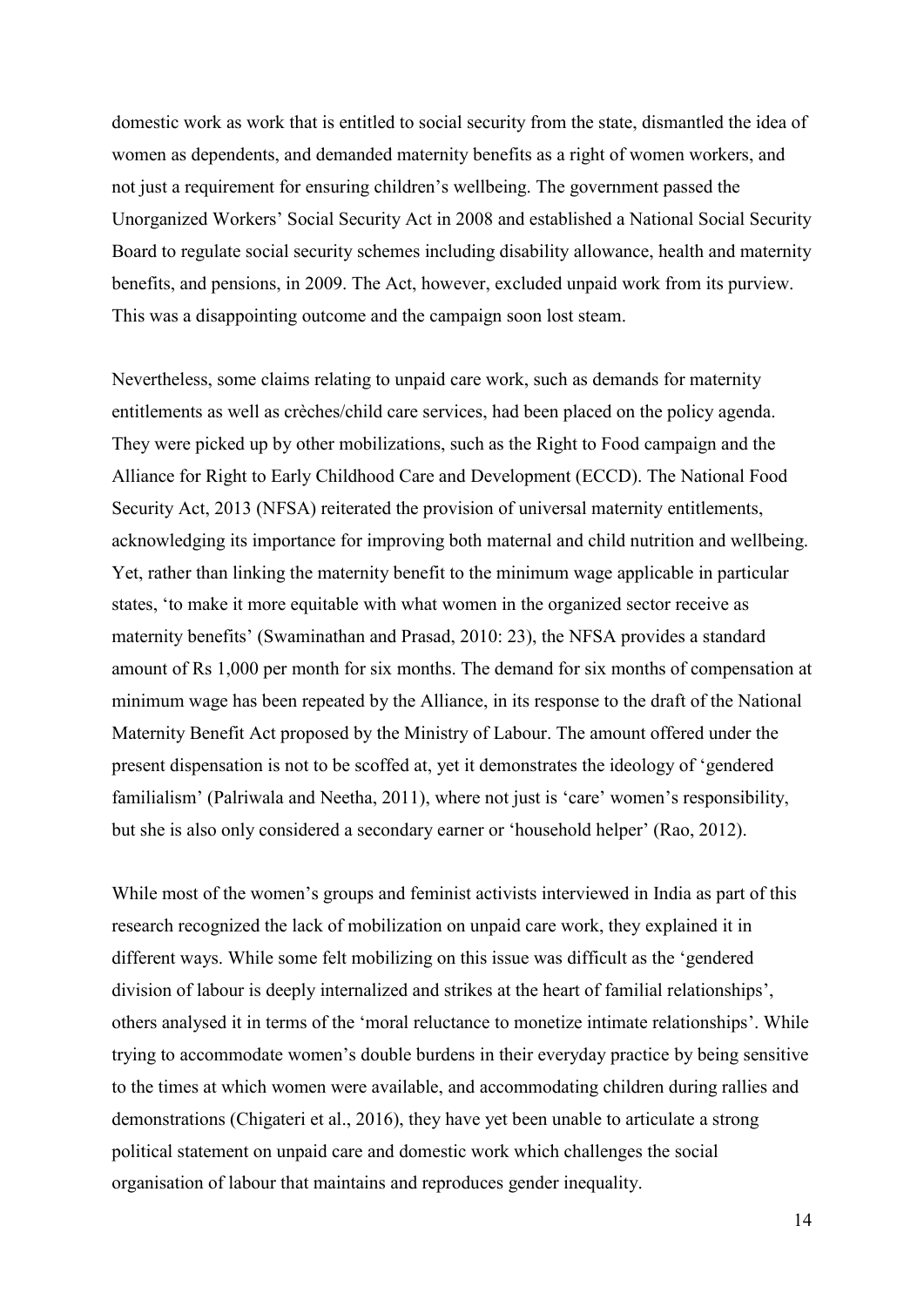#### **Renegotiating the marital contract in Indonesia**

In Indonesia, the focus has precisely been to dismantle the patriarchal gender relations in the family, though this demand is articulated and led by a relatively small group of feminist activists and pro-feminist men. It is also relatively recent, with unpaid care and domestic work emerging as an issue in public discourse only in the last five years. As more women are engaged in labour markets, both within the country and overseas, and kinship relations are harder to draw on, especially in urban contexts; unpaid care and domestic work is no longer a private or personal issue confronting women. Developing innovative strategies for managing and redistributing responsibilities has become essential for family survival and wellbeing (Eddyono et al., 2016).

In November 2014, the Vice President of the country, recognizing the problem of inadequate childcare, issued a statement about the need to reduce women's working hours, so they could give adequate attention to the upbringing of their children, fulfilling their roles as mothers. This statement raised a lot of debate. From a social justice and rights perspective, feminist activists and pro-feminist men's organizations, such as the New Men's Alliance, rejected this idea as gender biased, potentially discriminating against women in the workforce and reinforcing women's roles as carers. They argued that women have a right to choose to work either at home or outside, and both need to be recognized and supported (Eddyono et al., 2016). Research on unpaid care work, conducted by the SMERU Research Institute between 2012 and 2015, supported this position (Nesbitt-Ahmed et al., 2015). Most Ministries, however, supported the Vice President, as did Islamic organizations like the Unity of Islamic Ummah (PUI), reflecting state and religious positions that affirmed the recognition of difference, of women as 'natural' carers. In regions where women's role in the economy was central, however, representatives did argue for 'choice'.

As in India, here too feminist groups acknowledge women's double burdens, their role in both the paid and unpaid economies, but tend to accommodate it through internal work/ family balance policies, instead of mobilizing around a transformative agenda. For instance, the Indonesian Human Rights Study and Advocacy Organization (ELSAM) grants parental leave to both female and male staff (one month in case of fathers); some organizations provide childcare facilities during training sessions; and a few Muslim women's organizations, such as Aisyiyah, run community-based childcare centres. Informal neighbourhood support groups, managed largely by unpaid or underpaid women workers,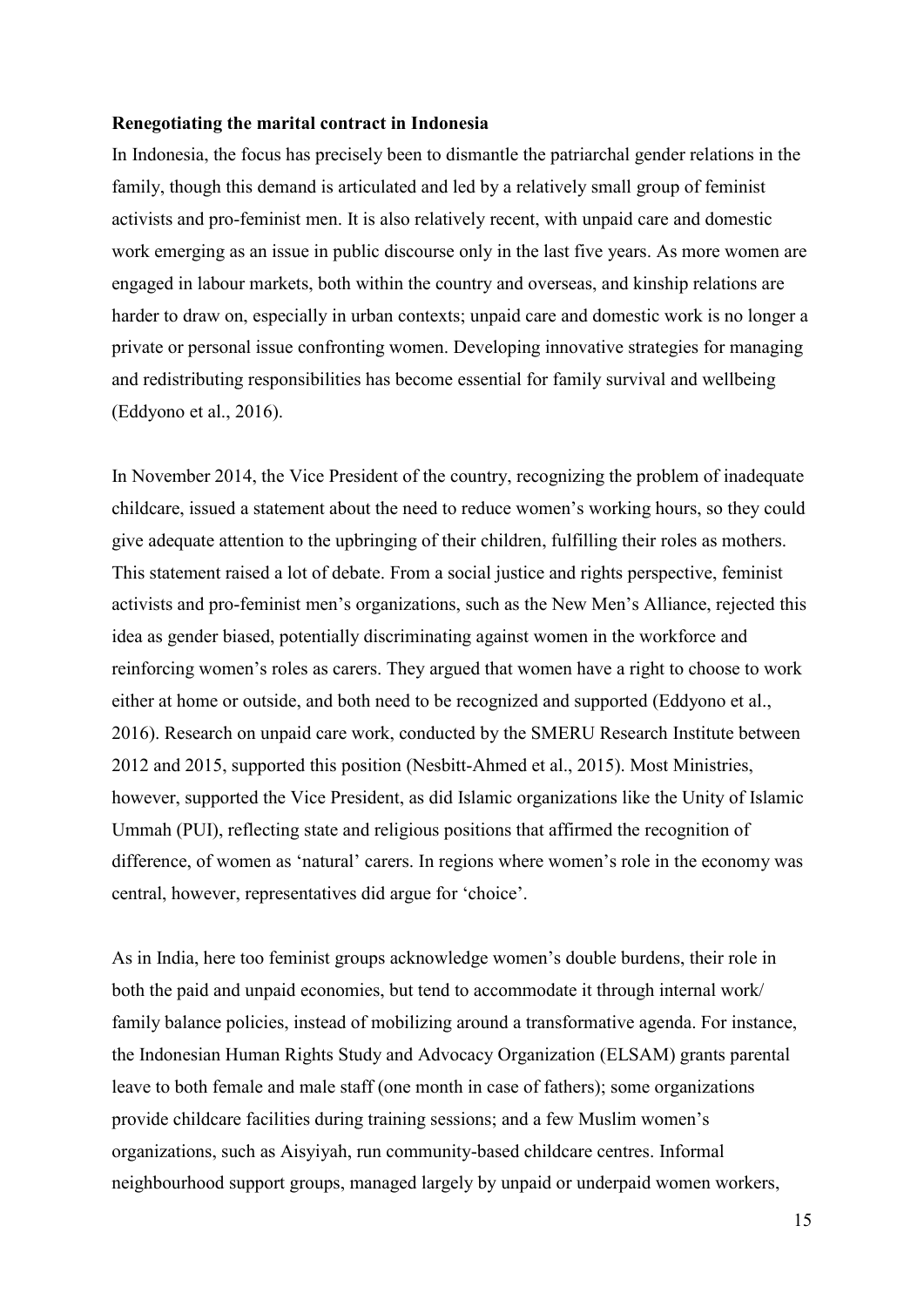remain important in the provision of childcare in most provinces. In some instances, there are also cultural deterrents, as amongst the matrilineal Minangakabau in West Pasaman, who see child care as a responsibility of the family, and the idea of paying for this remains socially and culturally unacceptable (Valentina, 2007 in Eddyono et al., 2016).

Little attention has been paid to institutional issues; the one exception being the mobilization questioning the division of labour at the household level. From 2004-2011, several women's organizations advocated for amendments to the Marriage Law No. 1/1974, which states that 'the husband is the head of the family and the wife is the home-maker'. This clause has been noted as discriminatory by the CEDAW Committee; it is also seen as out of date given the changing work participation rates (Hadiz and Eddyono, 2004), yet no action has been taken. This is partly a result of opposition from Islamic institutions, both political and non-political (Blackburn, 2008), as well as a lack of consensus amongst women's organizations themselves (Eddyono et al., 2016).

While legal reform has not been successful, there have been efforts in a few regencies such as East Lombok to socialize domestic work through a programme called Aliansi Laki Laki Baru (ALB) or the New Men's Alliance. Founded in 2009 by the activist Nur Hasyim together with the Rifka Annisa (Women's Crisis Centre), their main strategy is to involve men in achieving gender equality (Hasyim, 2014). Male community organizers promote father's engagement in maternal and child care, and a more equal sharing of domestic and care responsibilities. Initially, this effort was challenged by religious and community leaders who assumed that the ALB would lead to a loss of self-esteem for husbands, turn women against their husbands, but also challenge some of the 'sacred values' in the household. However, this resistance is diminishing as new role models for men get established. Women still carry a heavier work burden, yet the movement is motivating couples to share at least some care and domestic work responsibilities (Eddyono et al., 2016), challenging patriarchal values stemming from customary and religious traditions (Hussey and Pilon, 2014).

Macro-level changes have catalysed the processes of mobilization and change. The Regency of Jember, for instance, has a large number of migrant women workers, leaving behind young children with husbands and other relatives. Care of these children depended on the regularity of remittances. Tanoker, an organization formed to address the emotional and physical needs of these children, saw them as 'social orphans', suffering neglect, and in need of care. With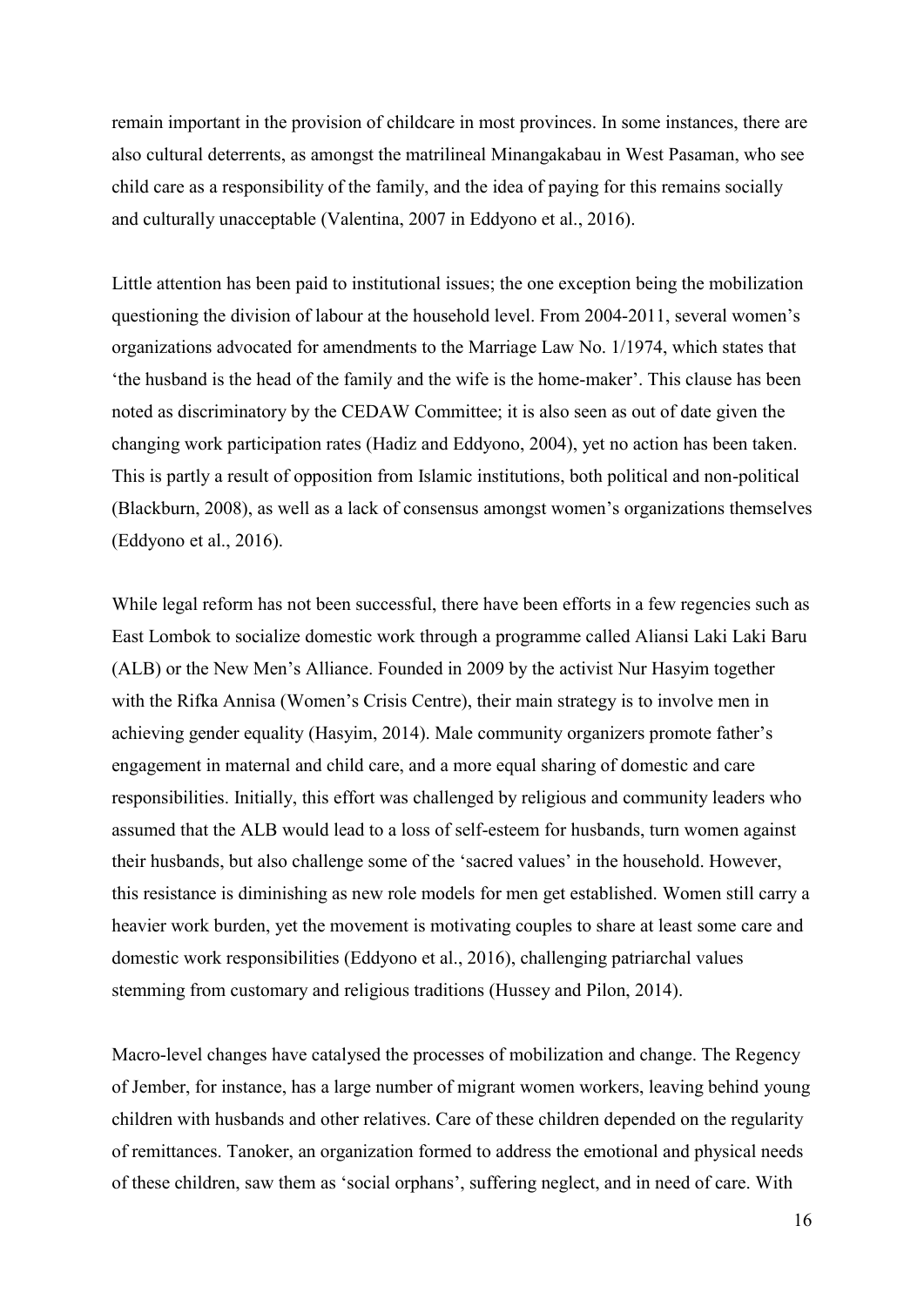the support of Migrant Care and the Australian government, they created a pilot project in three villages. Winning much acclaim nationally, the success of this intervention has led to policy action to socialize childcare at the Regency level (Eddyono et al., 2016). Yet given the nature of decentralised, multi-level governance in Indonesia, this gain need not necessarily be replicated in other regencies and provinces without their own struggles and advocacy (c.f Goetz and Jenkins, this issue).

Further, elderly care remains firmly in women's domain. As one respondent noted, 'Women have more patience to care. In most cases, the care of elderly parents is undertaken by women. If they live with the son, it is their daughter-in-law who will care for them. Providing care for parents is seen as a religious and cultural obligation'.

#### **Elderly care in China: Mobilizing for Quality Regulations**

In post-economic reform China, the care economy has not received much attention from the state; rather, care both for children and the elderly, emphasizes family responsibility alongside market provision. The demographic transition to an ageing society, what has been called the 'four-two-one' family structure (four grandparents, two parents and one child), due to rapidly declining fertility rates resulting from the one child policy introduced in 1979, and the increase in life expectancy, has enhanced the burden of elderly care on families, particularly women (Cook and Dong, 2011; Feng et al., 2012; Chen and Standing, 2007). Various laws, including the Marriage Law, 1950 (and its 2001 amendment), the Elderly Rights and Security Law, 1996, the Criminal Law, 1979, reinforce the moral obligation of children to take care of their parents (Zhang and Goza, 2006). Things are worse in rural areas where both women and men of working age migrate (Herd et al., 2010). When only men migrate, the women left behind are solely responsible for both child and elderly care, in addition to paid work (Qiao et al., 2015).

Policy attention to the issue of elderly care has increased since 1999, with the Beijing Conference giving an impetus to both the All China Women's Federation (ACWF), a national-level women's organisation, linked to the Party-State, and autonomous women's groups, to place new issues on the agenda. Under pressure to prioritise the interests of women over the Party (Howell, 1996), they have over the past two decades, emphasised issues of violence, sexual harassment, and discrimination in employment in the reform period. They were able 'to prevent the inclusion of a clause on phased employment for women in the tenth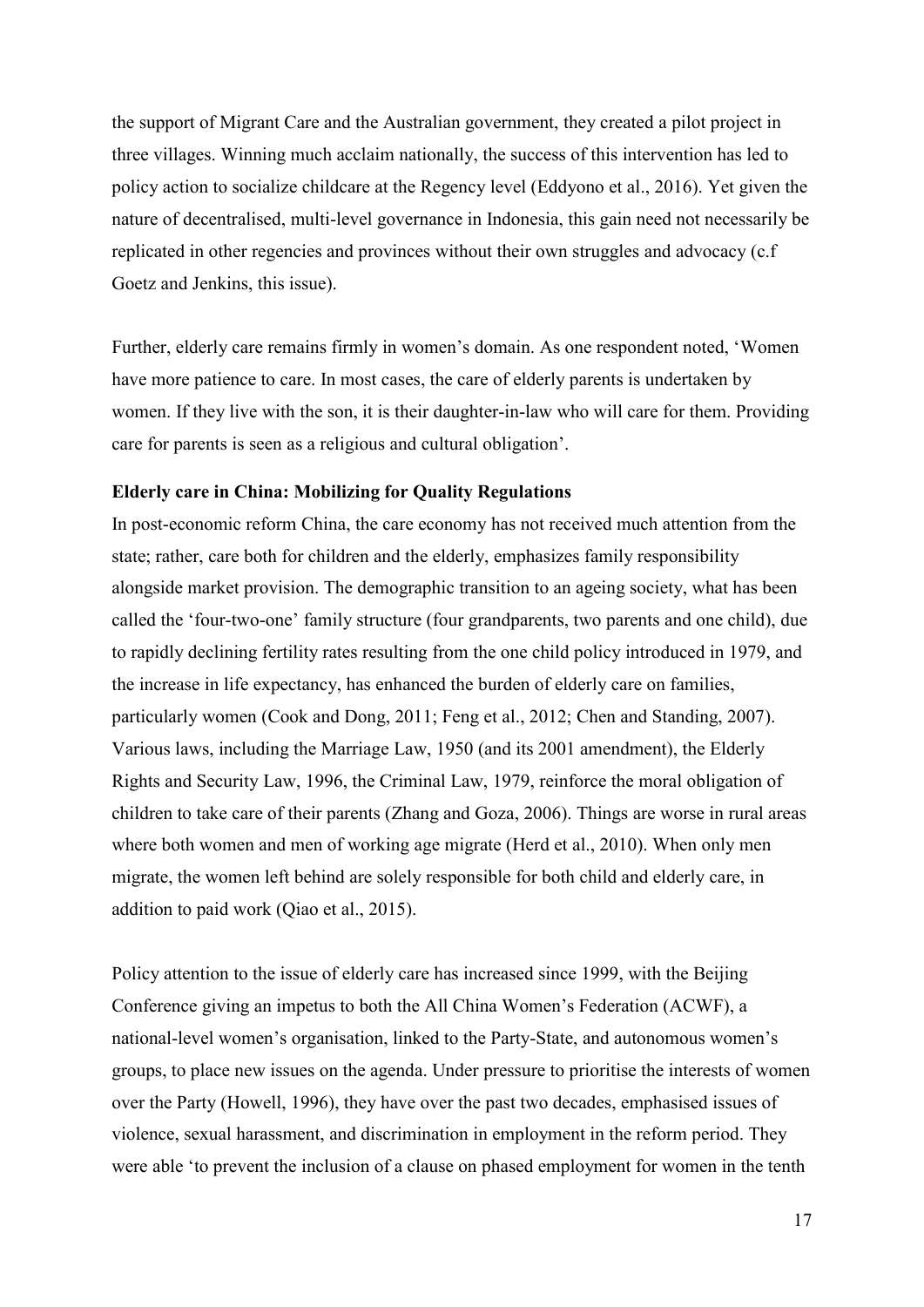five-year plan (2001-05), whereby women would remain at home full-time to take care of children and re-enter the labour market at a later stage' (Du, 2001: 13 quoted in Howell, 2003: 200).

Nevertheless, with ACWF seeing cuts in funding, pressure to downsize and not engage in confrontational advocacy, there is a reversal in the twelfth five year plan (2011-15), with the articulation of 'home-based care as the "basis", community-based services as "backing", and institutional care as "support"' (Feng et al., 2012: 2767). While drawing on the notion of filial piety, the state has tried through the Family Support Agreement to formalize the contract, albeit voluntary, between parents and their adult children (Chou, 2011). Daughters and daughters-in-law remain the main providers; the issue of unpaid care thus 'reprivatized' (Fraser, 1989). Hierarchies of locality, sex and education, work to make women appear more suitable for this task rather than political affairs and public engagement (Edwards, 2007). As a 'backing', community care services have been encouraged, such as the Starlight Programme between 2000-2005 or the more recent Virtual Elder Care Home, however, they remain restricted to urban areas, are poorly funded, and focus largely on the category of the 'Three No's' (Wu et al., 2005; Feng et al., 2012).

The practical difficulties involved in providing adequate care and making a living has led to the rapid growth of the private sector in the provision of elderly care since the 1990s, especially in urban centres (Song et al., 2014). A majority of those in private care homes are people with resources, those whose children can afford to pay; those receiving welfare support from the state form only a small proportion (16 per cent in Nanjing, 6 per cent in Tianjin in 2009-10) (Feng et al., 2012). At the same time, care provision, whether in community, private or state run institutions is mainly a job taken by rural, migrant women workers. They work long hours, receive poor wages, have no paid leave or employment benefits, and often suffer abuse (Wu et al., 2005; Hu, 2010).

Mobilizations by women's organizations, especially ACWF, have been unable to push back on the appropriation by the state and market forces of women's unpaid care work. They therefore now focus on the labour rights of care/domestic workers and the regulation of the private sector, supporting mobilisations led by the Beijing Migrant Women's Club, for instance, rather than directly challenging notions of filial piety and the lack of recognition of unpaid care work performed by women (Du et al., 2016 forthcoming). The evidence they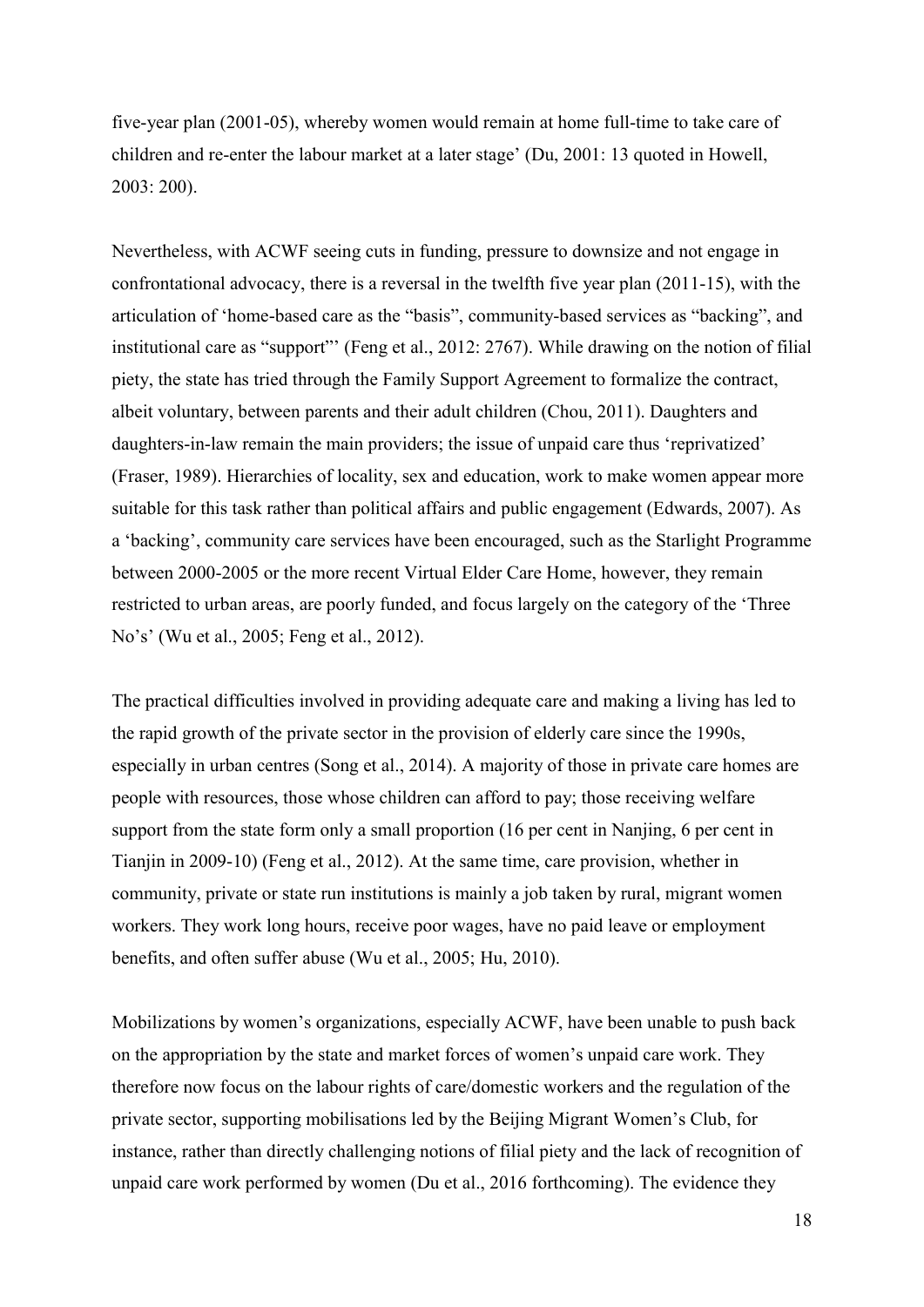draw on comes largely from academic studies in the field of health provisioning, which have raised issues around quality of care (due to the absence of professional training), alongside the poor working conditions in these private facilities. The perspective is that of users of such facilities (rights to a professional, good quality service), and care-providers, in particular, migrant women, as 'workers', rather than the recognition of women's rights (Wu et al., 2005; Hu, 2010; Feng et al., 2012; Song et al., 2014). While they have been successful in securing some regulation of the private elderly care sector in the  $12<sup>th</sup>$  Plan, care-giving continues to be devalued, and care-givers, both paid and unpaid, still lack social and economic recognition.

### TENTATIVE CONCLUSIONS: A LONG ROAD AHEAD

I started this paper with the objective of providing empirical evidence on the processes of framing, interpreting and contesting an issue, in this case, unpaid care and domestic work, as a legitimate 'gender equality' claim in the policy domain. In examining the diversity in the framing of the claim, the actors involved, their conceptualisations of gender equality and the implications of this for policy, several lessons emerge.

First, policy change, especially for gender equality, does not happen without strong mobilisation from the ground (Htun and Weldon, 2010). At the global level, a long process of evidence-building, in particular by feminist economists, who during the decade of the 2000s took on board critiques and nuances from other stakeholders around issues of motivation, content, rewards and responsibilities, has contributed to policy recognition for the 3Rs framework, as reflected in SDG 5.4, even though it comes with a clause allowing nationstates to opt out. In the Asian countries studied, while mobilisation has occurred, women's organizations have not always prioritised or indeed led the agenda of recognition, reduction and redistribution of women's unpaid care and domestic work. In India, child rights activists and social movements demanding broad-based social security entitlements have taken the lead; in China it has been health professionals and feminist academics. In Indonesia it has been a community-based response to emergent livelihood challenges. The outcomes of mobilisation then are not necessarily similar or predictable, they vary across scales of governance and across contexts, reflecting differences in framing ideologies, the motivation of actors and the spaces for contestation.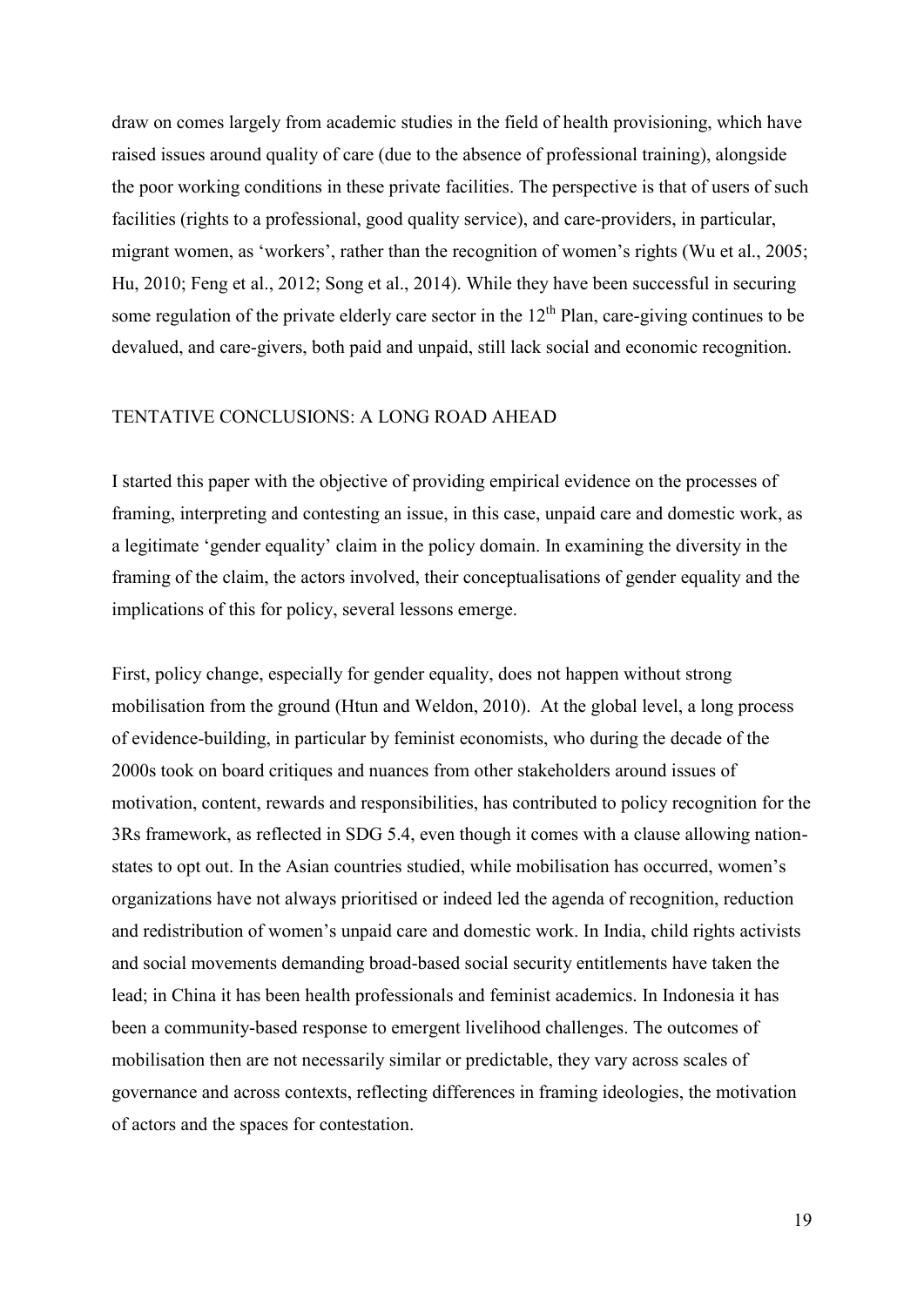Despite global recognition for the 3R's, why do feminist activists in these countries frame the issue differently? Processes of contestation and interpretation are central to placing any issue on the policy agenda, and these involve a multiplicity of actors, some in support and some not. Alliances then become crucial, as demonstrated by the Indian SSN Campaign, and the New Men's Alliance in Indonesia. They help link the claims of women's rights organizations with those of other constituencies. However, this implies the need to negotiate and prioritize claims across a wide range of competing interests. In the process, some claims are modified, others may be dropped. Consensus on challenging the the idea of the 'family', albeit patriarchal, and gender roles within it, has not been achieved, even amongst women's organisations. So, while time use surveys conducted post-Beijing have highlighted the nature and extent of unpaid work performed by women (Dong and An, 2015; Neetha and Palriwala, 2008), such recognition is not yet widely accepted as 'legitimate'. In Fraser's terms, this represents the first 'moment' in mobilizing around unpaid care work.

If unpaid care in itself is not a legitimate issue, then the question of how to frame claims around it remains a vexed one. In contesting the meaning and content of the claim, Fraser's second 'moment', redistributive claims, such as, childcare provision, maternity entitlements and universal old age pensions have perhaps been the easiest to justify. Using in large measure a 'social investment' logic, they provide a way forward for specific mobilizations targeted at the State. Another route is provided by mobilizations of pro-feminist men's groups advocating work-life balance policies for both men and women, through sharing the burden of care amongst household members, but with the support of the state and employers. While addressing to some extent the issue of redistribution, these measures don't adequately confront the ideologies inherent in such claims.

In their framing of the issue, Indonesian feminist organizations do adopt a rights-based approach (Sepúlveda, 2013), seeing unpaid care and domestic work as a societal responsibility, wherein women have the choice of whether to join the paid economy or focus exclusively on unpaid care and domestic work within the household. While they might choose to work in the domestic realm, they should not be obliged to do so legally. Whatever be their choice, this should not limit their rights as citizens (Eddyono et al., 2016). The state, however, driven by a needs-based, 'social investment' approach, has responded only marginally, focusing on childcare provision to public sector employees, on whom it depends for its everyday functioning.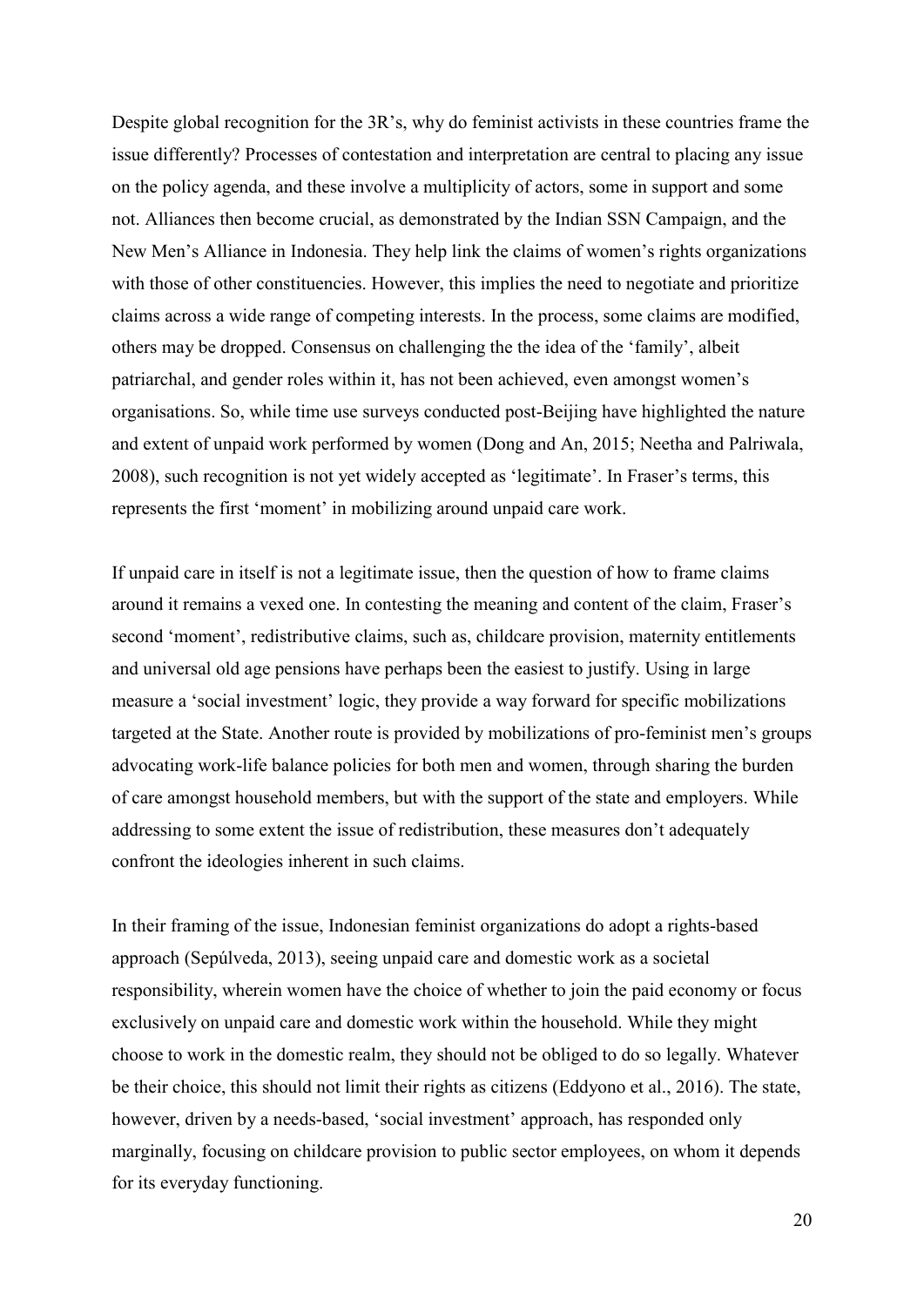China has moved from a situation of equal rights in the 1950s to one that is needs-based postreform, but at the same time from socialized care services to privatized arrangements. Mobilization here does not question the duty of families, particularly women, to provide care services, but focuses more on the working conditions of care workers and the regulation of the private sector. Interestingly, the shift in the basis of citizenship entitlements from universal to needs-based or linked to work (Fraser, 1989), has not been questioned. Pensions are an exception; the  $12<sup>th</sup>$  Plan aims to attain universal coverage by 2020, partly perhaps in response to women's mobilisation (Sargeson, 2008). However, apart from civil servants, the pensions to other elderly people, especially in rural areas, are too low to pay for their basic needs and care<sup>7</sup>.

India, a federal state with a vibrant democracy, has a range of ideological positions coexisting, from extreme conservatism that sees unpaid care as women's responsibility, to the mobilization of the poor and self-employed, mainly women, for equal rights to social protection – pensions, maternity entitlements, crèche services, education, amongst others. Unlike China, being a democracy, it is important for the state to respond to mass mobilizations from below. Since 2005, there have been a plethora of new laws and policies [be it the Right to Education (2002), to Work (2005) or to Food (2013)], and while framed in a language of rights, their content leaves much to be desired. The Right to Education excludes the young child's needs for care and stimulation; pensions and maternity entitlements have been universalized through the Right to Food, applicable also to workers in the unorganized sector, yet the financial allocations are grossly inadequate, the timing of delivery uncertain. Given the discriminatory wages in labour markets, the poor quality of work available to women, and the questionable quality of child care facilities, where they exist, women often prefer to care for their children and family. Yet this needs to be recognized and supported, and not taken for granted.

It is not that there have been no gains – there has been progress in recognizing unpaid care work, whether through time use surveys, or the mobilizations by campaigns for social security or child rights. There has also been some progress in terms of 'need satisfaction',

1

<sup>7</sup> <http://www.social-protection.org/gimi/gess/RessourcePDF.action?ressource.ressourceId=51765> (accessed on 14 January 2016).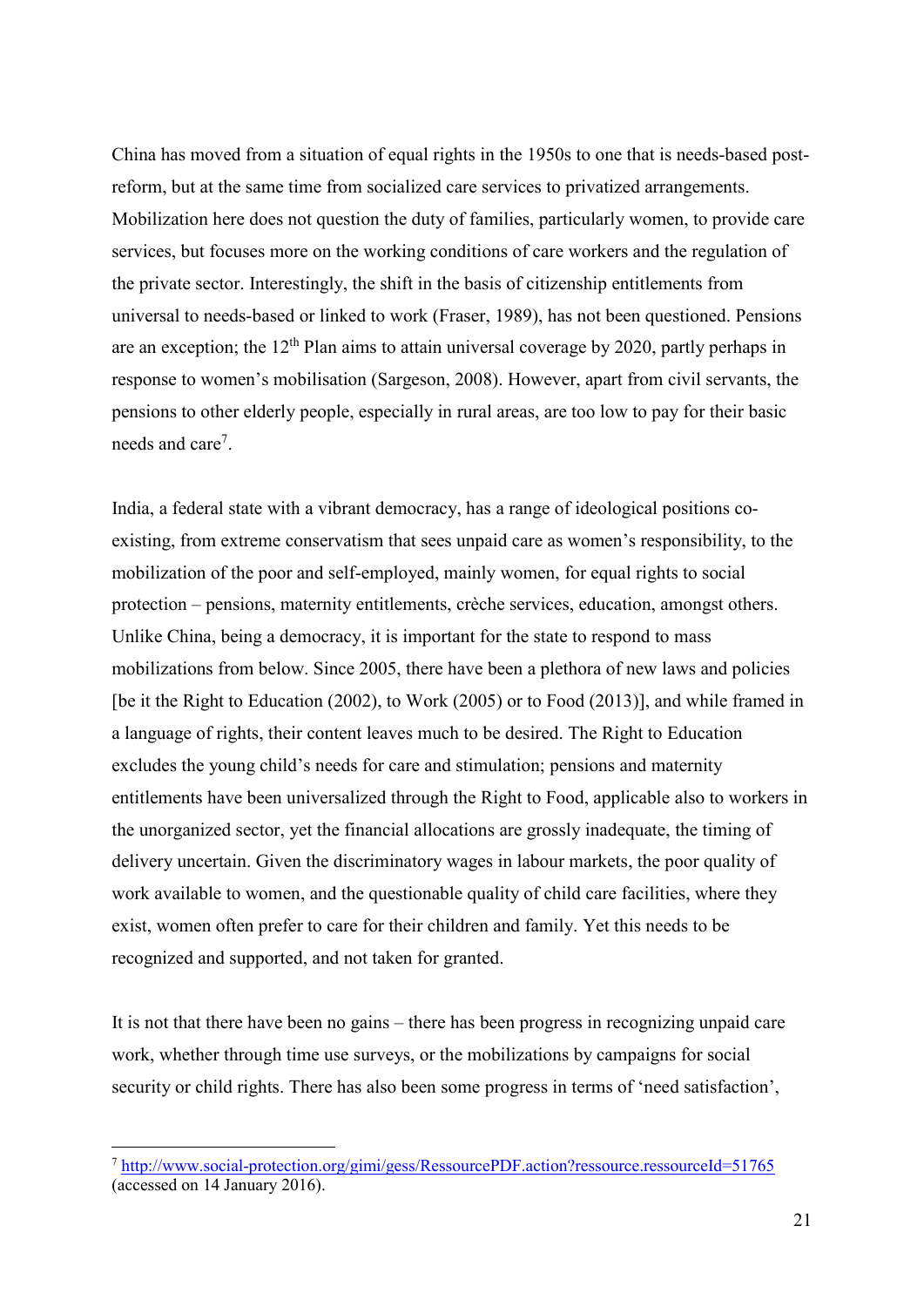Fraser's 'third moment', as seen in recent laws, policies and projects, albeit partial and underresourced, but that do seek to compensate women monetarily and socially for care provision. Yet measures to reduce and redistribute, as suggested by the '3R's' framework (Elson, 2008), have lagged behind, a result perhaps of the intersection of male bias and class interests in policy making. Reduction and redistribution of unpaid care work call into question gender divisions of labour within households, both physical and emotional, and the need to rethink the very basis of intra-household relationships. They also implicate class status, which allows the better off, both men and women, to transfer the more laborious elements of unpaid care, at the very least, to the paid economy. This however is not a choice for the poor, their struggles for survival only intensifying with the cutbacks in state investments in public infrastructure and services. Redistributive claims for them then get limited to the partial transfer of responsibility for care to state social services, often of poor quality, and in few instances, to men.

Maternal altruism and the emotional dimensions of the care relationship ensure that mothers are present and carry out the activities needed for the wellbeing of their children and families, irrespective of monetary incentives or other forms of support. Yet in the final analysis, this tells on their own health and wellbeing. There is still a long way to go to ensure that care work becomes a choice rather than an obligation for women (Folbre, 1995), its drudgery reduced, and some elements at least redistributed across institutions, which are accessible, affordable and of good quality. Perhaps the recent inclusion of unpaid care work in the Sustainable Development Agenda could boost both feminist mobilization and state policy response in the coming years.

#### REFERENCES

Bedford, K. (2010) 'Harmonizing Global Care Policy? Care and the Commission on the Status of Women'. UNRISD Programme on Gender and Development Paper No 7. Geneva: United Nations Research Institute for Social Development.

Benería, L. (1979) 'Reproduction, Production and the Sexual Division of Labour', *Cambridge Journal of Economics* 3(3): 203-25.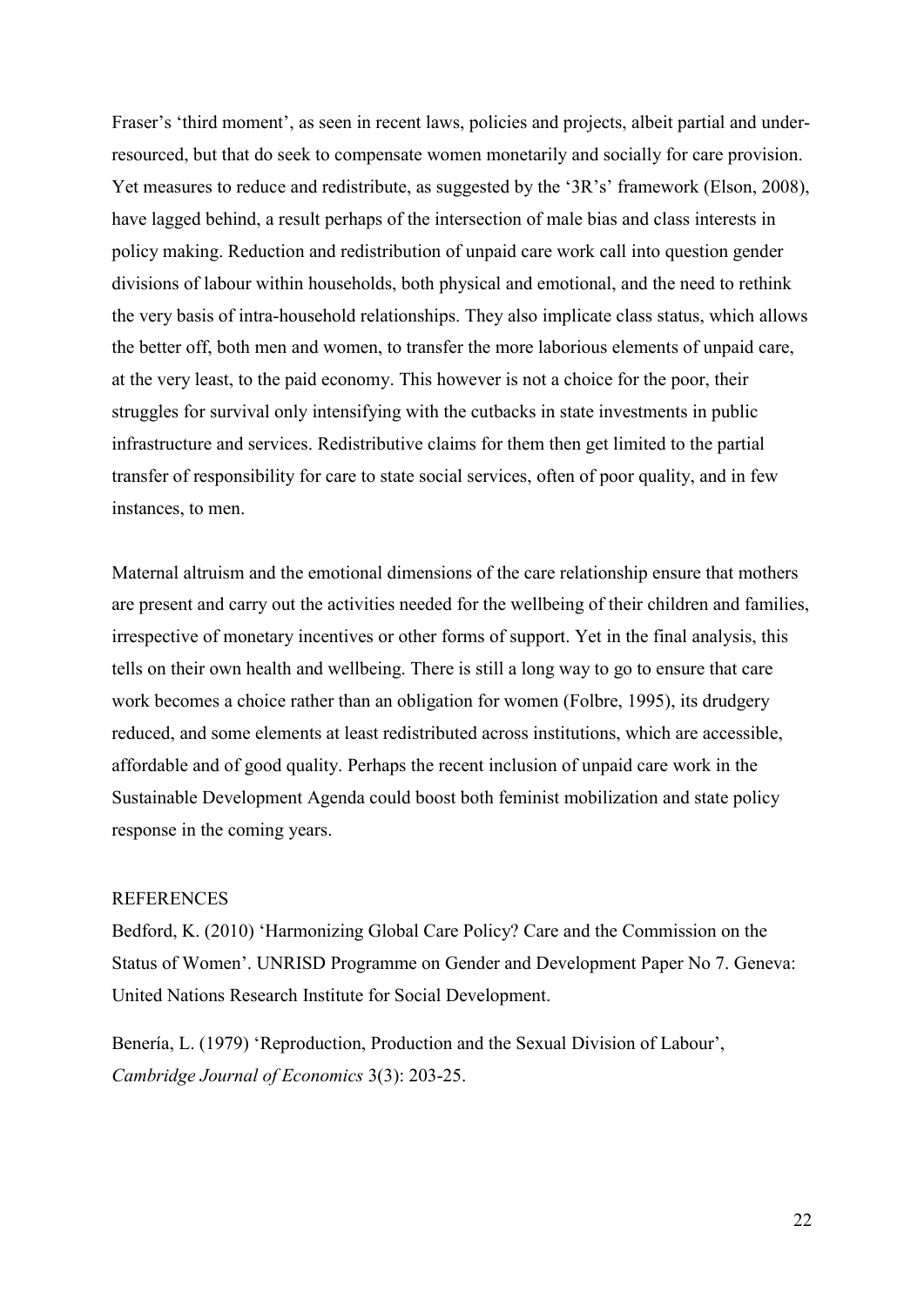Benería, L. (1988) 'Conceptualizing the Labour Force: The Underestimation of Women's Economic Activities', in R. Pahl (ed.) *On Work: Historical, Comparative and Theoretical Approaches*. Oxford: Basil Blackwell.

Benería, L. (2003) *Gender, Development and Globalisation: Economics as if all People Mattered*. London: Routledge.

Beneria, L and G. Sen (1981). Accumulation, reproduction, and "Women's role in economic development": Boserup revisited. *Signs*. 7(2): 279-298.

Blackburn, S (2008). Indonesian women and political Islam. *Journal of Southeast Asian Studies.* 39(1): 83-105.

Central Statistical Organisation (CSO). (2000). *Report of the Time Use Survey*. Ministry of Statistics and Programme Implementation. Government of India. New Delhi.

Chigateri, S. (2013) 'Quality Day Care Services for the Young Child: Case Studies Synthesis Report'. Study commissioned by UNICEF. New Delhi: Institute of Social Studies Trust.

Chigateri, S., M. Zaidi and A. Ghosh (2016) 'When and Why do State Respond to Women's Claims? Processes of Policy Change in the Context of Anti-rape and Domestic Worker Mobilization in India'. UNRISD Research Report. Geneva: United Nations Research Institute for Social Development.

Chen, L. and H. Standing (2007) 'Gender Equality in Transitional China's Health Policy Reforms' *Feminist Economics* 13(3/4): 189-212.

Chou, R.J. (2011) 'Filial Piety by Contract? The Emergence, Implementation, and Implications of the "Family Support Agreement" in China', *The Gerontologist* 51(1): 3-16.

Croll, E. (1983) *Chinese Women since Mao*. London: Zed Books.

Cook, S. and X. Dong (2011) 'Harsh Choices: Chinese Women's Paid Work and Unpaid Care Responsibilities under Economic Reform', *Development and Change* 42(4): 947–65.

Dixon-Mueller, R (1985). *Women's work in third world agriculture*. Geneva. International Labour Organisation.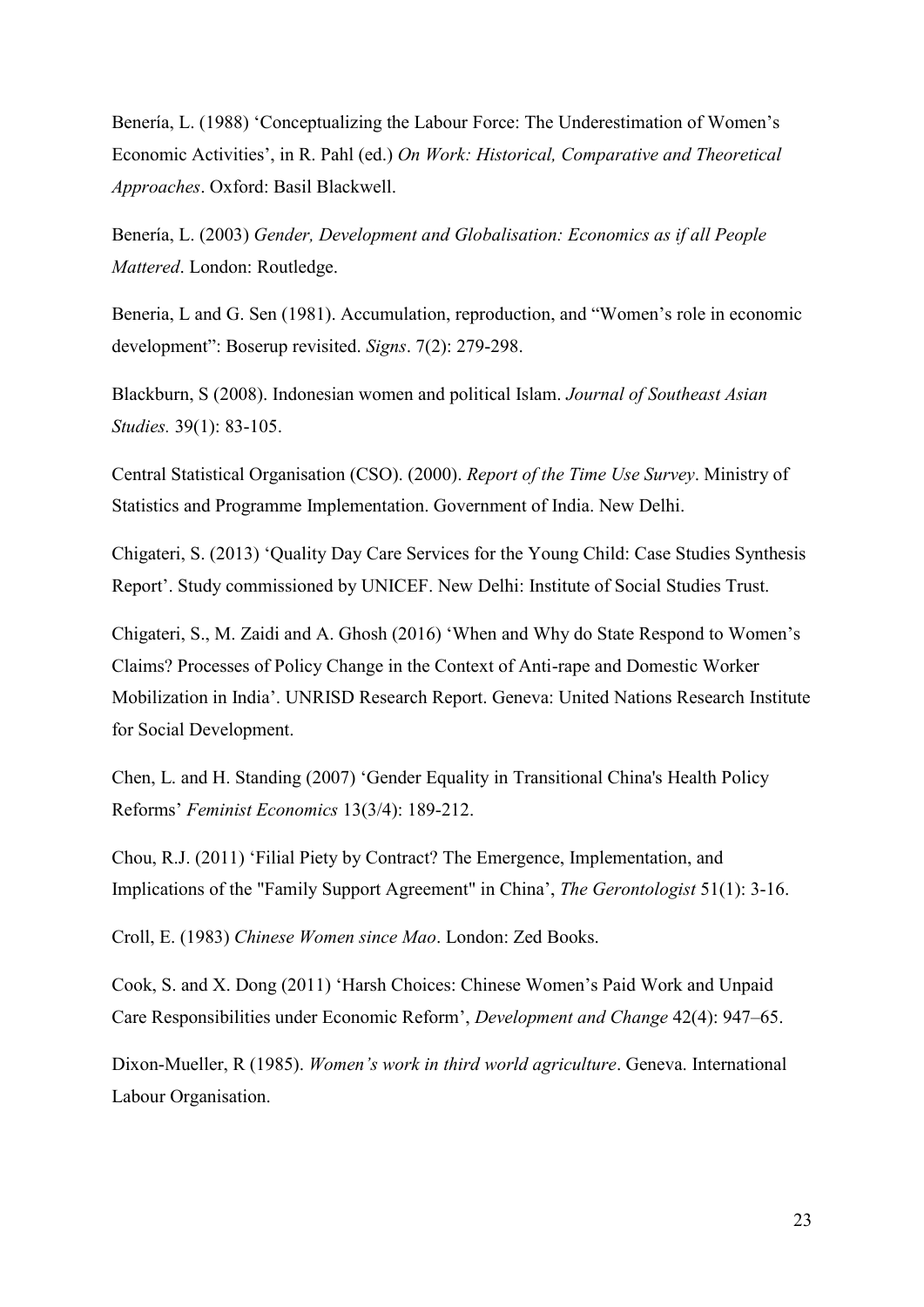Dombos, T. with Krizsan, A., Verloo, M., and V. Zentai (2012) Critical frame analysis: A Comparative methodology for the 'Quality in Gender + Equality Policies' (QUING) project. *Working Paper Series*. Centre for Policy Studies. Central European University, Hungary.

Dong, X. and X. An (2015) 'Gender Patterns and Value of Unpaid Care Work: Findings from China's First Large-Scale Time Use Survey', *Review of Income and Wealth* 61(3): 540-60.

Du, J., R. Yang and M. Dongling (2016 forthcoming) 'When and Why do States Respond to Women's Claims? Insights from China'. UNRISD Research Report. Geneva: United Nations Research Institute for Social Development.

Eddyono, S.W., F. Ciciek, E. Fanani, H. Ghazali, Y. Maurice, D. A. Sabaniah and S. Velayati (2016) 'When and Why do State Respond to Women's Claims? Understanding Gender-Egalitarian Policy Change in Indonesia'. UNRISD Research Report. Geneva: United Nations Research Institute for Social Development.

Edholm, F., O. Harris and K. Young (1978) 'Conceptualising Women', *Critique of Anthropology* 3:101-30.

Edwards, L (2007) Strategizing for politics: Chinese women's participation in the one-party state. *Women's Studies International Forum*. 30: 380-390.

Elson, D. (1991) 'Male bias in macro-economics: the case of structural adjustment', in D. Elson (ed.) *Male Bias in the Development Process*, pp. 164–190. Manchester: Manchester University Press.

Elson, D. (2002) 'International Financial Architecture: A View from the Kitchen' <http://economicsofcrisis.typepad.com/readings/elson.pdf> (accessed on 18 January 2016).

Elson, D. (2008) 'The Three R's of Unpaid Work: Recognition, Reduction and Redistribution'. Paper presented at the Expert Group Meeting on Unpaid Work, Economic Development and Human Well-Being, UNDP, New York (November).

Engels, F. (1884/1972) *The Origins of the Family, Private Property and the State*. New York: International Publishers.

Entwisle, B. and G. Henderson (2000) *Re-Drawing Boundaries: Work, Households, and Gender in China (Vol. 25)*. Berkeley: University of California Press.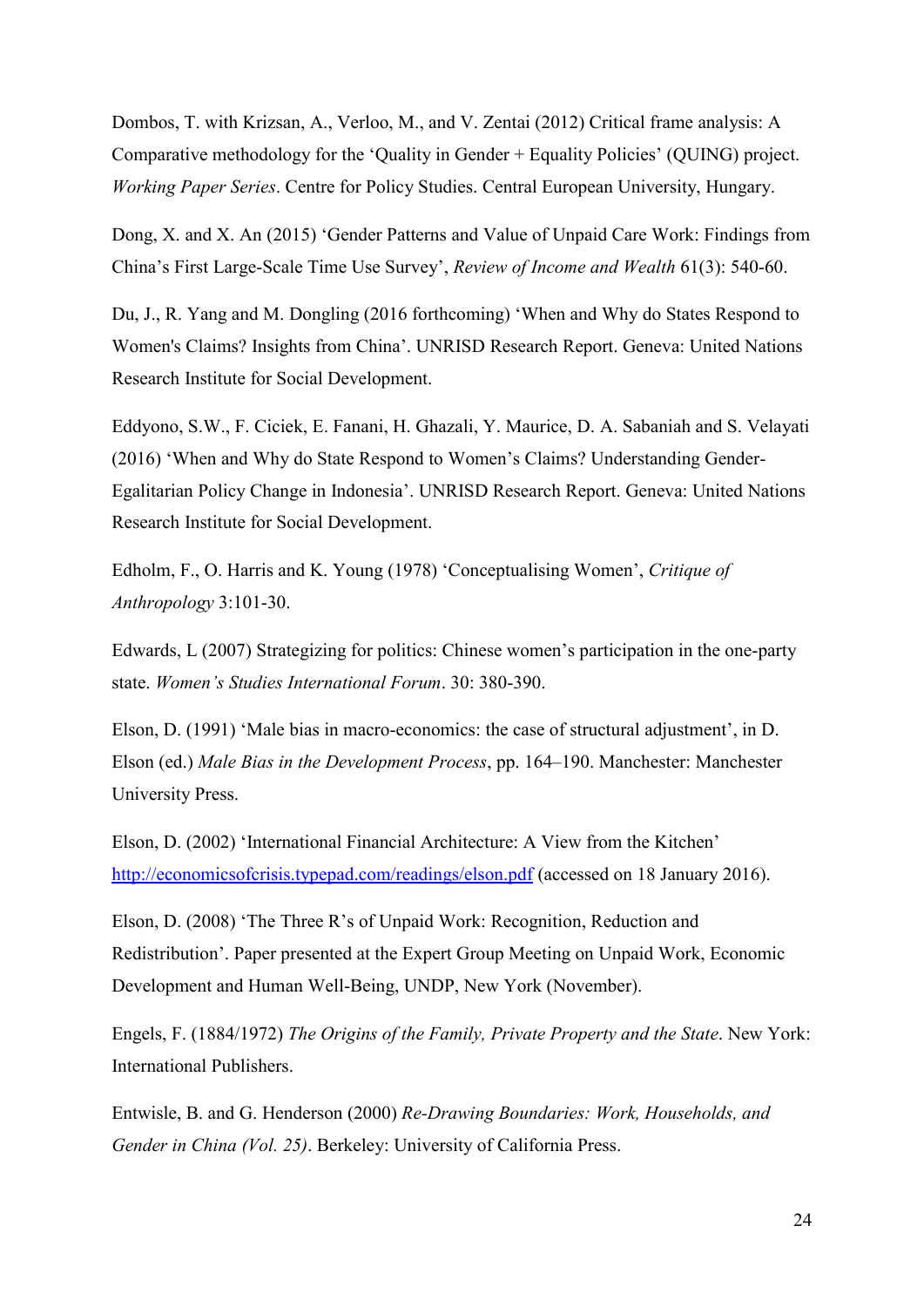Esquivel, V. (2008) 'A "Macro" View on Equal Sharing of Responsibilities between Women and Men'. Paper presented at the Expert Group Meeting on The Equal Sharing of Responsibilities between Women and Men, including Care giving in the Context of HIV/AIDS, UNDAW, Geneva (6-9 October).

Esquivel, V. (2013) *Care in Households and Communities: Background Paper on Conceptual Issues*. Oxford: OXFAM GB.

Eyben, R. (2012) 'The Hegemony Cracked: The Power Guide to Getting Care onto the Development Agenda'. IDS Working Paper no. 411. Brighton: Institute of Development Studies.

Federici, S. (1975). *Wages against housework*. Bristol. Power of Women Collective.

Feng, Z., C. Liu, X. Guan and V. Mor (2012) 'China's Rapidly Aging Population Creates Policy Challenges in Shaping a Viable Long-Term Care System', *Health Affairs (Project Hope)* 31(12): 2764–73.

Folbre, N. (1994) *Who Pays for the Kids? Gender and Structures of Constraint*. London: Routledge.

Folbre, N. (1995) '"Holding Hands at Midnight": The Paradox of Caring Labor', *Feminist Economics* 1(1): 73–92.

Folbre, N. (2006) 'Measuring Care: Gender, Empowerment, and the Care Economy', *Journal of Human Development* 7(2): 183–99.

Frankenberg, E., D. Thomas K. and Beegle (1999) 'The Real Costs of Indonesian Economic Crisis: Preliminary Findings from the Indonesia Family Life Surveys'. RAND Working Paper No. 99-04. Jakarta: RAND Corporation Publications Department.

Fraser, N. (1989) *Unruly Practices*. Cambridge: Polity Press.

Fraser, N. (1997) *Justice Interruptus: Critical Reflections on the' Postsocialist' Condition*. New York: Routledge.

Fraser, N. (2009) *Scales of Justice: Reimagining Political Space in a Globalizing World*. New York: Columbia University Press.

Gardiner, J. (1997) *Gender, Care and Economics*. London: Macmillan.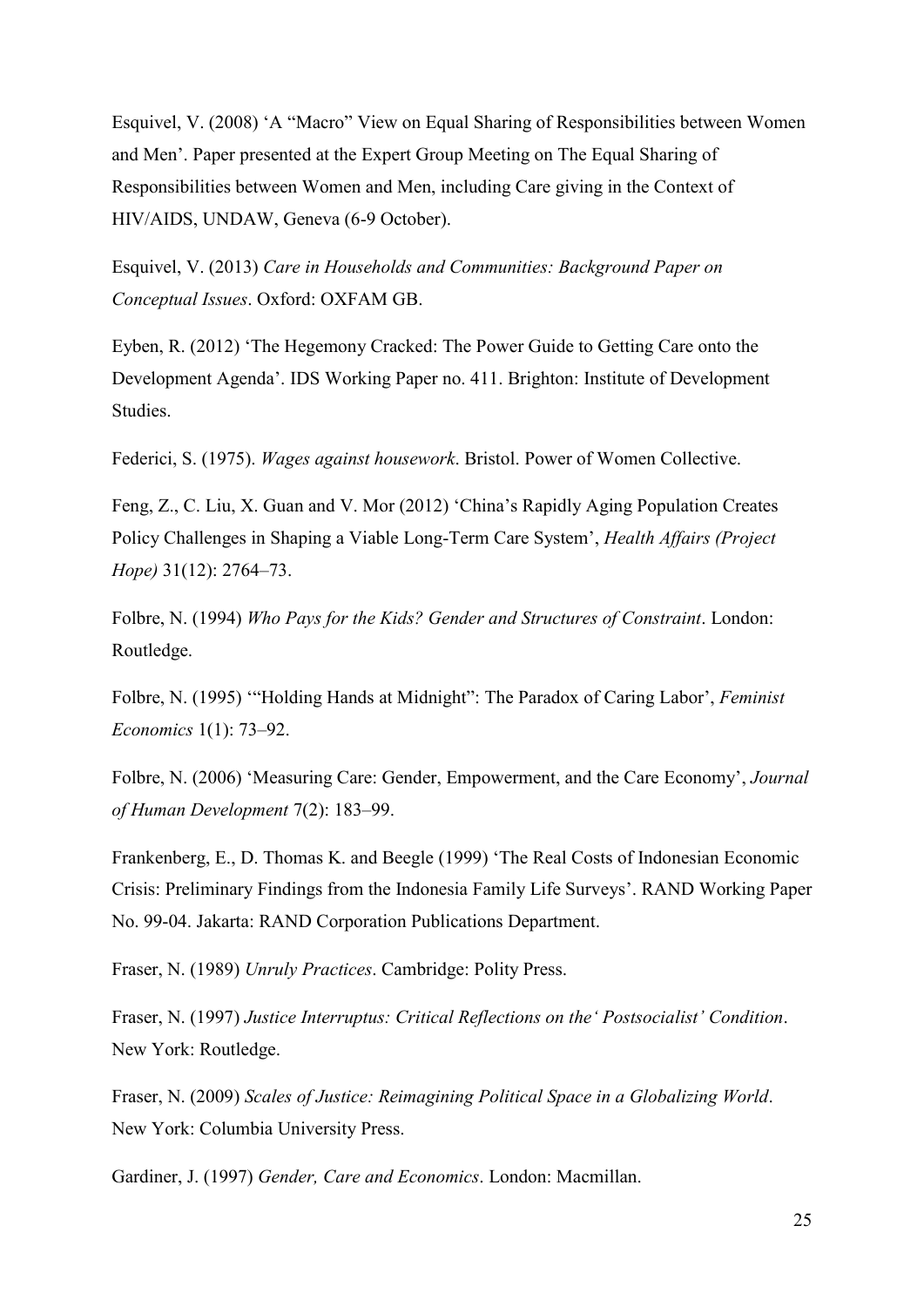Goetz, A. M and R. Jenkins (this issue) Feminist activism and the politics of reform: when and why do states respond to women's demands for gender-equality policies?

Government of India (GoI) (1988) *Shramshakti: Report of the National Commission on Self-Employed Women and Women in the Informal Sector*. New Delhi: Government of India.

Hadiz, L. and S.W. Eddyono (2004) *Fixed Gender Roles in Indonesian Policies*. Jakarta: LBH APIK.

Hasyim, N. (2014) 'How far can men go? A study of the men's movement to end violence against women in Indonesia'. PhD Thesis, University of Wollongong. <http://ro.uow.edu.au/theses/4414> (accessed on 20 January 2016).

Herd, R., H. W. Hu and V. Koen (2010) 'Providing greater old-age security in China'. OECD Economics Department Working Papers No 750. Paris: OECD Publishing.

Hirway, I. (2010) 'Understanding Poverty: Insights Emerging from Time Use of the Poor', in R. Antonopoulos and I. Hirway (eds) *Unpaid work and the economy: Gender, time use and poverty*, pp. 22-57. New York: Palgrave Macmillan.

Hochschild, A. R. (1983) *The Managed Heart: The Commercialisation of Human Feeling*. Berkeley: University of California Press.

Howell, J. A (1996) The struggle for survival: prospects for the women's federation in post-Mao China. *World Development*. 24(1): 129-143.

Howell, J. A (2003) Women's organisations and civil society in China: Making a difference. *International Feminist Journal of Politics*. 5(2): 191-215.

Hussey, J. and M. Pilon (2014) *MenCar+. Caregiving Matters*. Amsterdam: Rutgers WPF.

Hu, X. (2010) 'Paid domestic labour as precarious work in China'. PhD Thesis, Simon Fraser University.<http://summit.sfu.ca/item/9971> (accessed on 20 January 2016).

International Institute for Population Sciences (IIPS) and Macro International (MI) (2007) *National Family Health Survey, 2005-06, India*. Mumbai: International Institute for Population Sciences.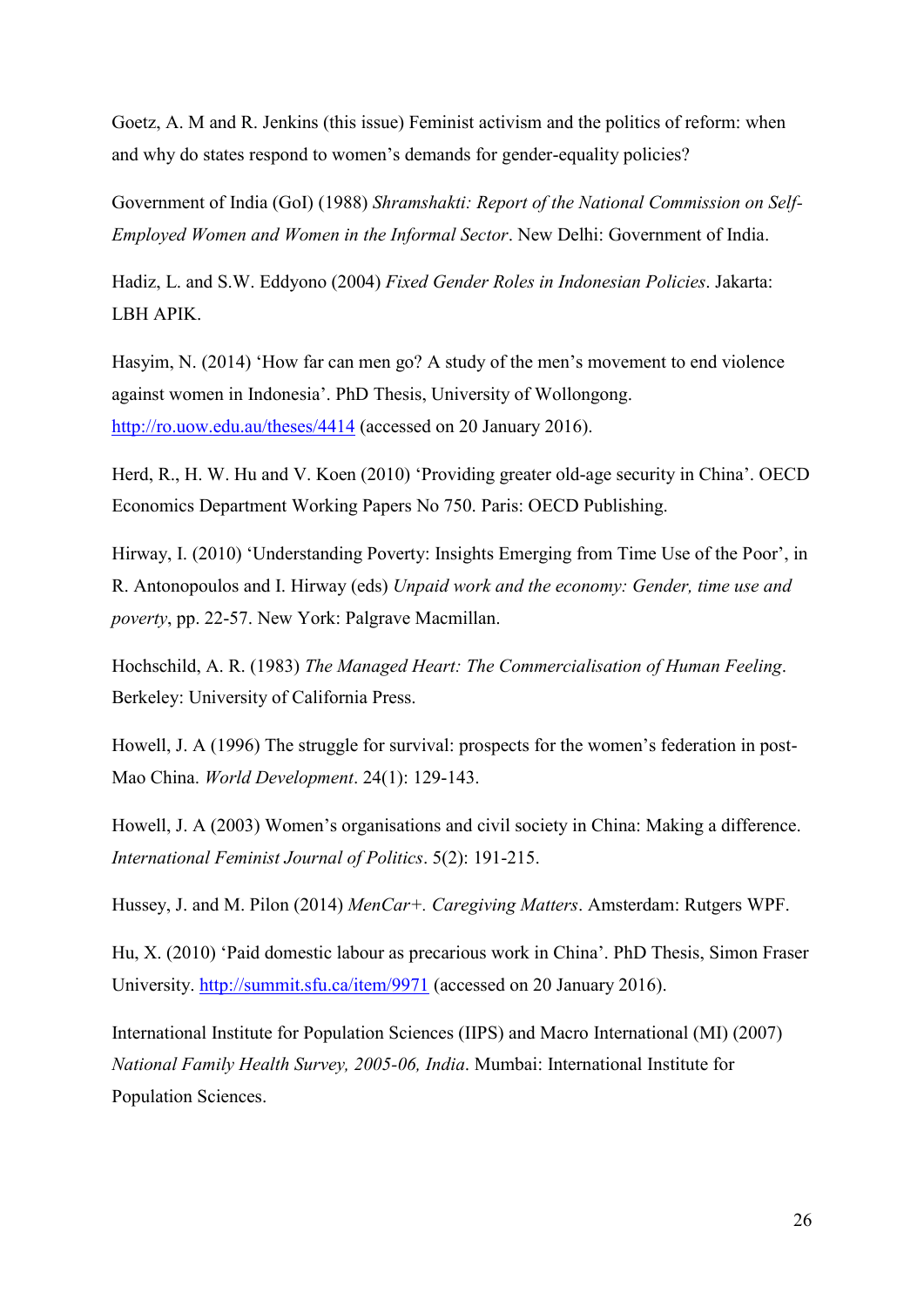Jain, D and M. Chand (1982) Report on a time allocation study: Its methodological implications. Paper presented at the seminar Women's Work and Employment. Institute of Social Studies Trust. New Delhi. 9-11 April.

Maurer-Fazio, M., R. Connelly, L. Chen and L. Tang (2011) 'Childcare, Eldercare, and Labor Force Participation of Married Women in Urban China, 1982–2000', *Journal of Human Resources* 46(2): 261–94.

Molyneux, M. (1979) 'Beyond the Domestic Labour Debate', *New Left Review* 116: 3-27.

National Commission for Enterprises in the Unorganised Sector (NCEUS) (2007) 'Report on Conditions of Work and the Promotion of Livelihoods in the Comprehensive Legislation for Minimum Conditions of Work and Social Security for Unorganised Workers'. New Delhi: NCEUS.

Neetha, N. (2010) 'Self-employment of Women: Preference or Compulsion?', *Social Change* 40(2): 139-56.

Neetha, N. and R. Palriwala (2008) 'Analysis of Time Use Data. India Research Report 2'. UNRISD Research Report. Geneva: United Nations Research Institute for Social Development.

Nesbitt-Ahmed, Z. (with S. Nazneen, V. Utari, R. Moussie, R. Eyben, D. Chopra and N. Hossain) (2015) 'Making Care Visible: Influencing Story on Policy Change on Unpaid Care Work'. Stories of Influence, Gender, Power and Sexuality Programme, Brighton: Institute of Development Studies.<http://mobile.opendocs.ids.ac.uk/opendocs/handle/123456789/6157> (accessed on 13 January 2016).

Palriwala, R. and N. Neetha (2011) 'Stratified Familialism: The Care Regime in India through the Lens of Childcare', *Development and Change* 42(4): 1049–78.

Papanek, H. (1989) 'Family Status-Production Work', in M. Krishnaraj and K. Chanana (eds.) *Gender and the Household Domain: Social and Cultural Dimensions*. New Delhi: Sage Publications

Pande, R. P. and N. M. Astone (2007) 'Explaining Son Preference in Rural India: The Independent Role of Structural versus Individual Factors', *Population Research and Policy Review* 26(1): 1-29.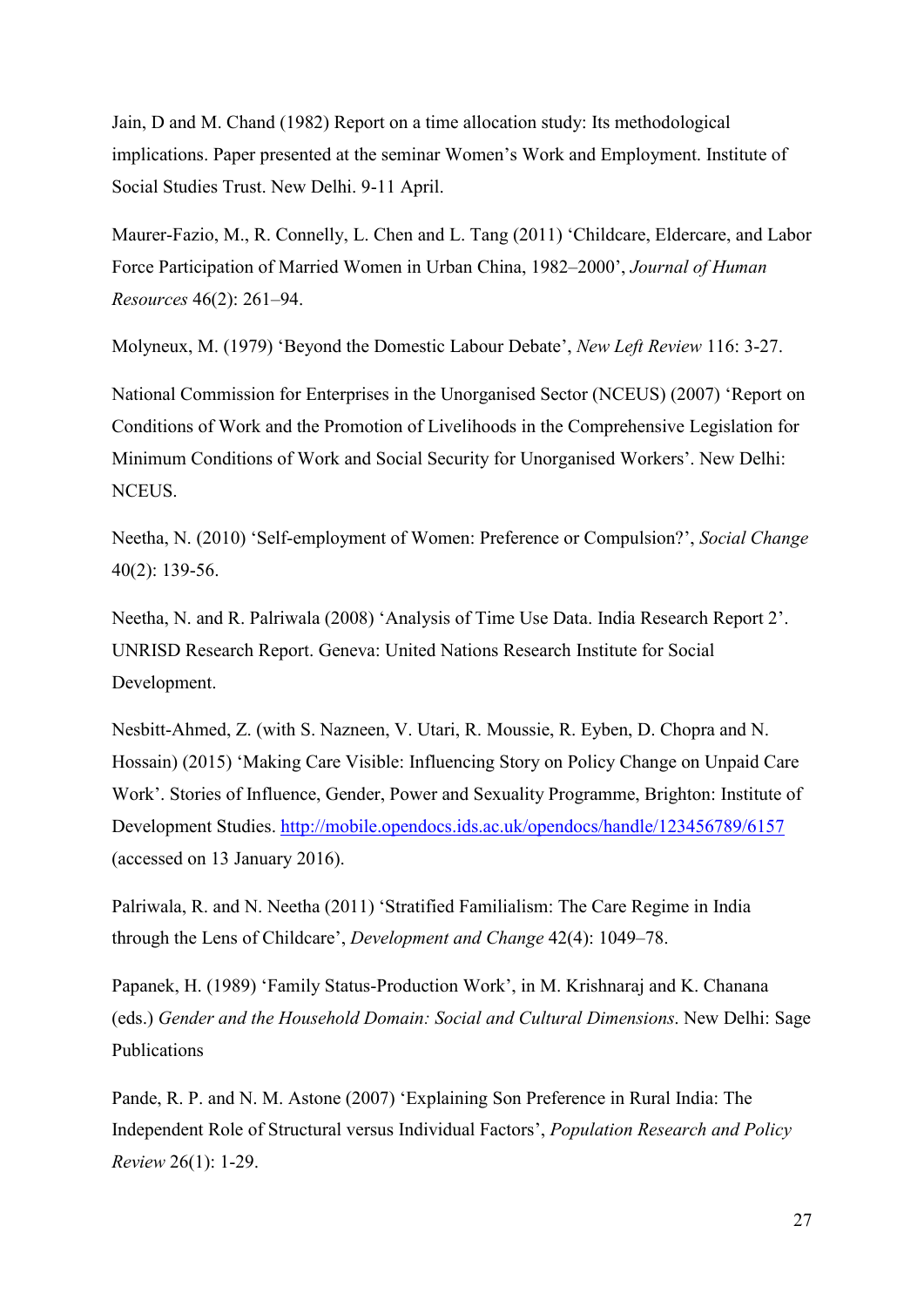Qiao, F., S. Rozelle, L. Zhang, Y. Yao and J. Zhang (2015) 'Impact of Childcare and Eldercare on Off-farm Activities in Rural China', *China and World Economy* 23(2): 100–20.

Rao, N. (2008) '"Good women do not inherit Land": Politics of Land and Gender in India'. New Delhi: Social Science Press and Orient Blackswan.

Rao, N. (2012) 'Male "Providers" and Female "Housewives": A Gendered Co-Performance in Rural North India', *Development and Change* 43(5):1025-48.

Rao, N. (2014) 'Caste, Kinship and Life-Course: Rethinking Women's Work and Agency in Rural South India', *Feminist Economics* 20(4): 78-102.

Razavi, S. (2007) 'The Political and Social Economy of Care in a Development Context'. UNRISD Gender and Development Programme Paper 3. Geneva: United Nations Research Institute for Social Development.

Razavi, S. (2010). 'Why Care Matters for Social Development'. UNRISD Research and Policy Brief 9. Geneva: United Nations Research Institute for Social Development.

Sargeson, S. (2008). Women's property, women's agency in China's 'New Enclosure Movement': Evidence from Zhejiang. *Development and Change*. 39(4): 641-65.

Sen, G and C. Sen (1985) Women's domestic work and economic activity: Results from National Sample Survey. *Economic and Political Weekly.* 20(17): WS 49-56.

Sepúlveda, C. M. (2013) 'Report of the Special Rapporteur on Extreme Poverty and Human Rights, Ms. Maria Magdalena Sepúlveda Carmona on Unpaid Care Work and Women's Human Rights (No. A/68/293)'. Geneva: United Nations Office of the High Commission for Human Rights.

Song, Y., R. A. Anderson, K. N. Corazzini and B. Wu (2014) 'Staff Characteristics and Care in Chinese Nursing Homes: A Systematic Literature Review'. *International Journal of Nursing Sciences* 1(4): 423–36.

Social Security Now (SSN) (2006) 'National Convention on Social Security for Unorganised Workers'. Nagpur (26-28 October). [http://www.socialsecuritynow.org/National\\_conv.html](http://www.socialsecuritynow.org/National_conv.html) (accessed on 15 January 2016).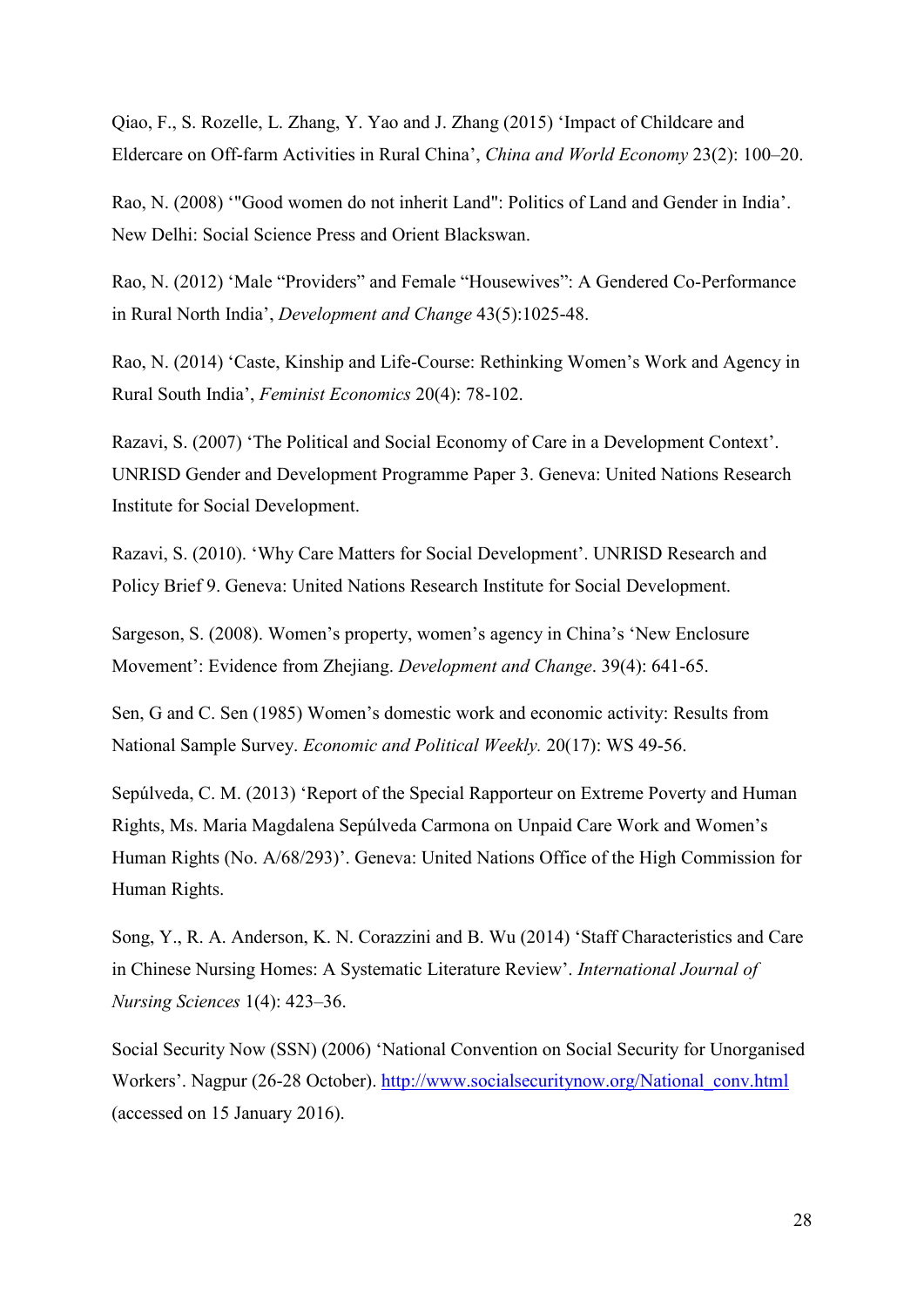Social Security Now (SSN) (2009) 'Memorandum to the Honourable Labour Minister, Government of India'.

[http://www.socialsecuritynow.org/SSNOW%20WEBSITE/Memorandum-Final\\_Rawat.pdf](http://www.socialsecuritynow.org/SSNOW%20WEBSITE/Memorandum-Final_Rawat.pdf) (accessed on 15 January 2016).

Swaminathan, M. (2000) 'Worker, Mother or Both: Maternity and Child Care Services for Women in the Unorganised Sector', in R. Jhabvala and R.K. Subrahmanya (eds.) *The Unorganised Sector: Work Security and Social Protection*, pp. 122-38. New Delhi: Sage Publications.

Swaminathan, M. (2004) 'The Concept of Care in Early Childhood Development'. Note prepared for the Centre for Early Childhood Education and Development (CECED). New Delhi: Ambedkar University.

Swaminathan, M. and V. Prasad (2010) 'Maternity Entitlements: Past and Present', in Public Health Research Network, M.S. Swaminathan Research Foundation and Tamil Nadu – Forum for Creche and Child Care Services (eds) *Towards Universalisation of Maternity Entitlements: An Exploratory Case of Study of the Dr. Muthulakshmi Reddy Maternity Assistance Scheme, Tamil Nadu*. New Delhi.

Valentina D. P. (2007) 'Minangkabau Ethnic Women's Position in Patriarchal World in West Sumatra through Religious, Family and Culture Perspectives', *Demokrasi* 6(2).

Verloo, M. and E. Lombardo (2007) Contested gender equality and policy variety in Europe: Introducing a critical frame analysis approach. In: Verloo, M (ed.). Multiple meanings of gender equality - a critical frame analysis of gender policies in Europe. Budapest. Central European University Press.

Williams, F. (2010) 'Claiming and Framing in the Making of Care Policies: the Recognition and Redistribution of Care'. UNRISD Programme on Gender and Development Paper No 13. Geneva: United Nations Research Institute for Social Development.

Wu, B., M. W. Carter, R. T. Goins and C. Cheng (2005) 'Emerging Services for Communitybased Long-Term Care in Urban China: A Systematic Analysis of Shanghai's Communitybased Agencies', *Journal of Aging and Social Policy* 17(4): 37–60.